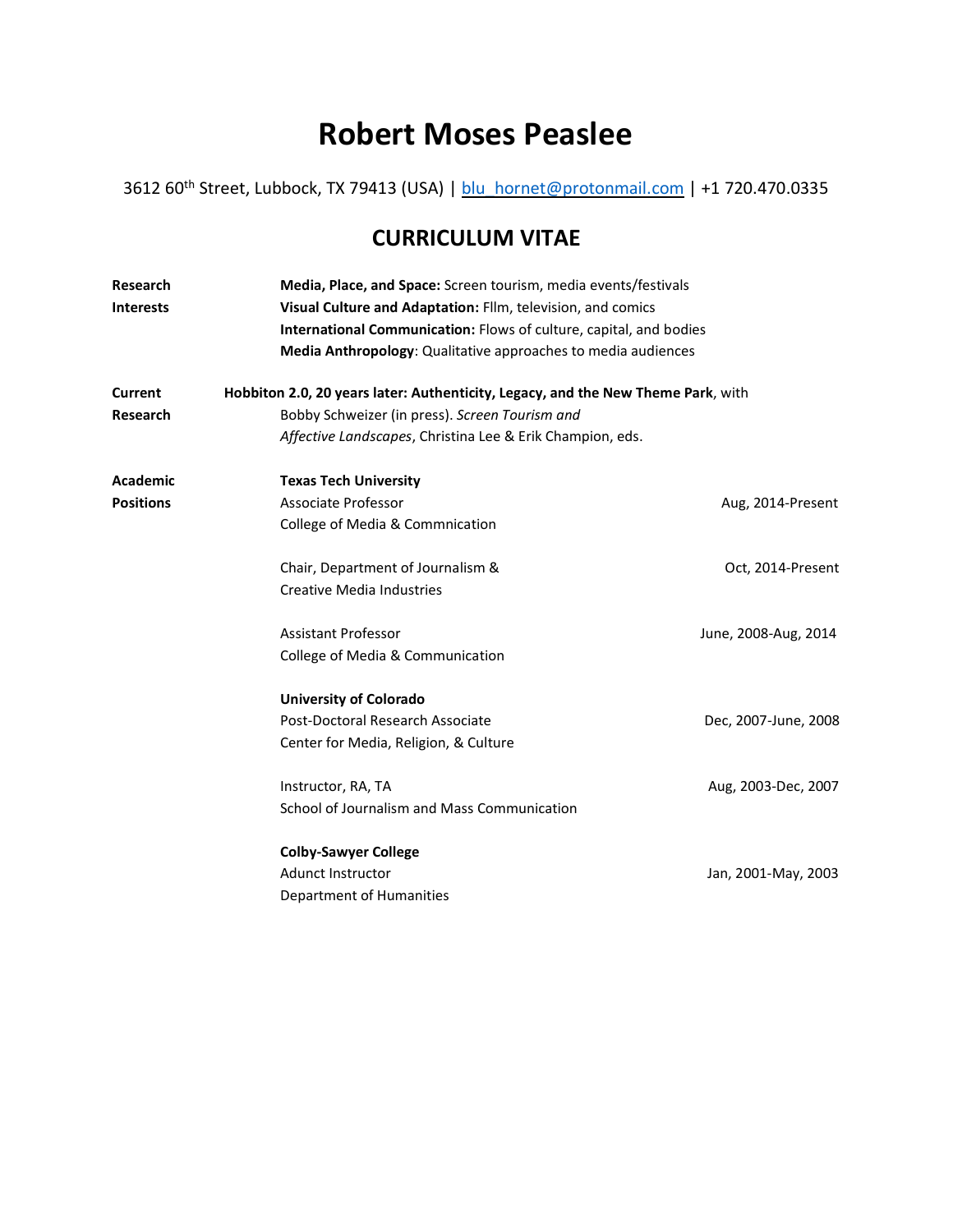| <b>Degrees</b>             | Ph.D., Mass Communications, 2007, University of Colorado, Boulder, CO. School of<br>Journalism & Mass Communication. Major professor: Dr. Shu-Ling Chen Bergreen.                                                                                                |
|----------------------------|------------------------------------------------------------------------------------------------------------------------------------------------------------------------------------------------------------------------------------------------------------------|
|                            | M.A., English Literature, 1997, The Citadel/University of Charleston, Charleston, SC.                                                                                                                                                                            |
|                            | B.A., Communications, 1995, Colby-Sawyer College, New London, NH.                                                                                                                                                                                                |
| <b>Books</b>               | Peaslee, R.M. & Weiner, R.G., eds. (2020). The Supervillain Reader. University Press of<br>Mississippi.                                                                                                                                                          |
|                            | McEniry, M., Peaslee, R.M. & Weiner, R.G., eds. (2016). Marvel Comics into Film: Essays<br>on Adaptations Since the 1940s. Jefferson, NC: McFarland.                                                                                                             |
|                            | Peaslee, R.M. & Weiner, R.G., eds. (2015). The Joker: Critical Essays on the Clown Prince<br>of Crime. University Press of Mississippi.                                                                                                                          |
|                            | Peaslee, R.M. & Weiner, R.G., eds. (2012). Web-Spinning Heroics: Critical Essays on the<br>History and Meaning of Spider-Man. Jefferson, NC: McFarland.                                                                                                          |
| <b>Refereed</b><br>Journal | Olshansky, A., Peaslee, R.M. & Landrum, A. (2020). Flat-Smacked! Converting to Flat<br>Eartherism. Journal of Media & Religion 19 (2), pp. 46-49. DOI:<br>10.1080/15348423.2020.1774257                                                                          |
|                            | Peaslee, R.M. & Vasquez, R. (2020). Game of Thrones, Tourism, and the Ethics of<br>Adaptation. Adaptation. Special issue on "Adaptation and the Public Humanities,"<br>Thomas Leitch, Ed. https://doi.org/10.1093/adaptation/apaa012                             |
|                            | Blumell, L.E., Qiu, Y. & Peaslee, R.M. (2016). Pacifying the Dragon?: How<br>expatriate media professionals are gatekeeping within the Chinese<br>media system. International Journal of Communication.<br>http://ijoc.org/index.php/ijoc/article/view/4155/1657 |
|                            | Peaslee, R.M., El-Khoury, J. & Liles, A. (2014). The media festival volunteer: Connecting<br>online and on-ground fan labor. Transformative Works and Cultures 15.<br>http://journal.transformativeworks.org/index.php/twc/article/view/502                      |
|                            | Peaslee, R.M. (2013). Media conduction: Festivals, networks, and boundaried spaces.<br>International Journal of Communication 7.<br>http://ijoc.org/ojs/index.php/ijoc/article/view/1426/885                                                                     |
|                            | Peaslee, R.M. & Berggreen, S.L. (2012). The expediency of hybridity: Beijing 2008. Mass<br>Communication and Society 15(4): pp. 525-545.                                                                                                                         |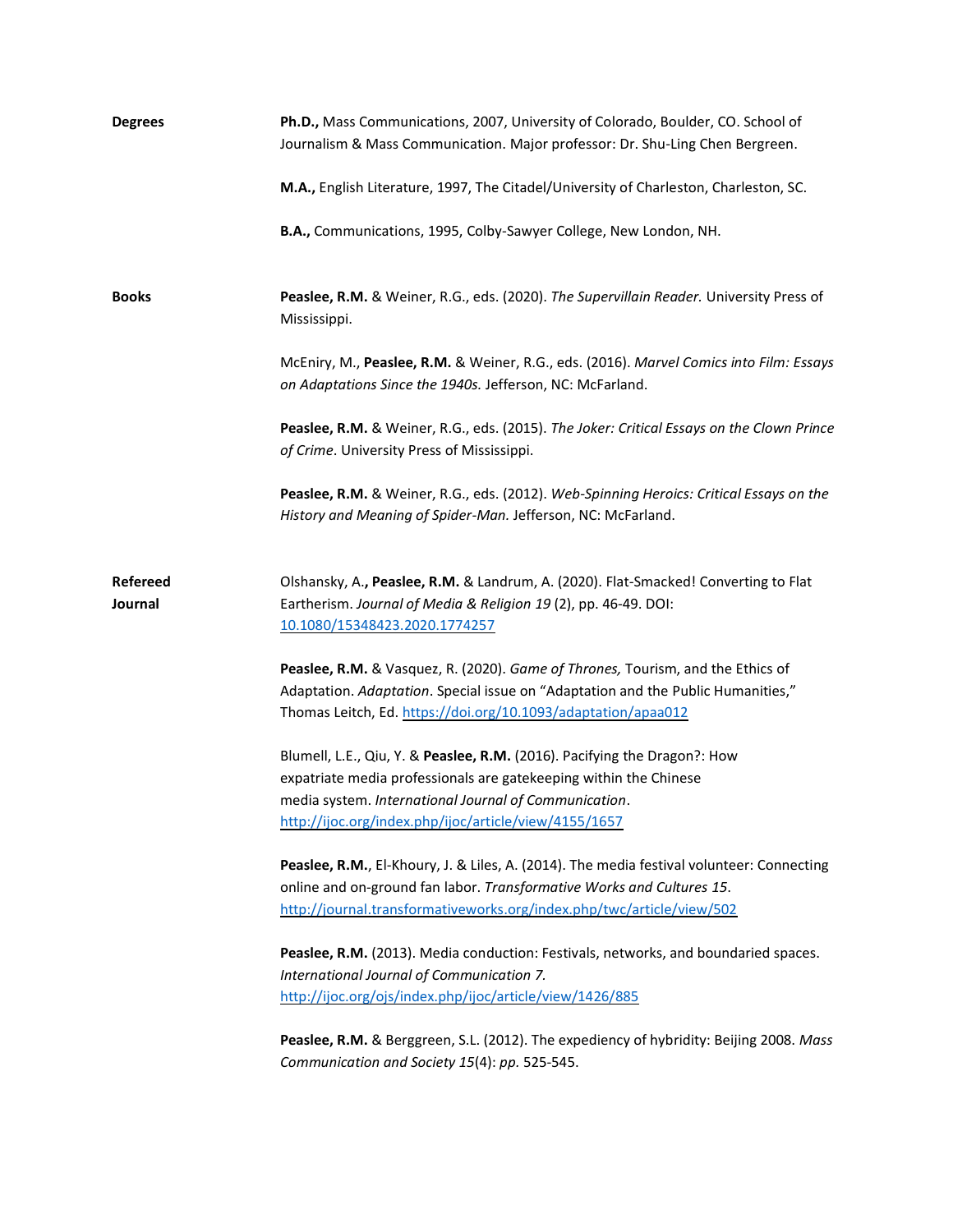**Peaslee, R.M.** (2011). "It's fine as long as you draw, but don't film": Waltz with Bashir and the postmodern function of animated documentary. *Visual Communication Quarterly* 18(4), pp. 223-235.

**Peaslee, R.M.** (2011). One ring, many circles: The Hobbiton tour experience and a spatial approach to media power. *Tourist Studies 11*(1), pp. 37-54.

**Peaslee, R.M.** (2010). "The man from New Line knocked on the door": Tourism, media power, and Hobbiton/Matamata as boundaried space. *Tourist Studies 10*(1), pp. 57-73.

**Peaslee, R.M., Berggreen, S. and Kwak, S.** (2010). Idol-izing the past, present and future: *Super Girl*, democracy and the expediency of hybridity in contemporary China. *Mass Communicator: International Journal of Communication Studies 4*(4), pp. 14-22.

**Peaslee, R.M.** (2009). Monologue, dialogue, polylogue: Online comments, focus group language, and the problem of identity-free communication. *NMEDIAC: The Journal of New Media and Culture 6*(1). <http://www.ibiblio.org/nmediac/summer2009/polylogue.html>

Peaslee, R.M. (2009). Practice in mediated space: Toward a constructivist media anthropology. *Reconstruction 9*(1). Special issue on Fieldwork and Interdisciplinary Research.<http://reconstruction.eserver.org/091/peaslee.shtml>

**Berggreen, S. & Peaslee, R.M.** (2007). Trans-Chinese imagination: Film and Cross-Strait perception as a case study for contextual journalism education. *Asia-Pacific Media Educator 18*, pp. 155-170.

Peaslee, R.M. (2005). "With great power comes great responsibility": Central psychoanalytic motifs in *Spider-Man* and *Spider-Man 2*. *PSYART: An Online Journal for the Psychological Study of the Arts.* Available online: [http://www.clas.ufl.edu/ipsa/journal/2005\\_peaslee01.shtml](http://www.clas.ufl.edu/ipsa/journal/2005_peaslee01.shtml)

Bissell, K. & Perry, S., eds. *The Olympics, media and society*. New York: Routledge.

| <b>Book</b>     | Peaslee, R.M. (2017). My (collective) memory: Representations of                           |  |
|-----------------|--------------------------------------------------------------------------------------------|--|
| <b>Chapters</b> | Vietnam and its veterans in Reagan-era American cinema. In Milam, R., ed. The Vietnam      |  |
|                 | War in Popular Culture. Santa Barbara, CA: ABC-CLIO, pp. 3-19.                             |  |
|                 | Chambers, B. & Peaslee, R.M. (2014). Reading Twilight: Fandom, romance, and gender         |  |
|                 | in the age of Bella. In Bucciferro, C., ed. The Twilight Saga: Exploring the Global        |  |
|                 | Phenomenon. Lanham, MD: Scarecrow Press, pp. 47-62.                                        |  |
|                 | <b>Peaslee, R.M.</b> & Berggreen, S. (2013). The expediency of hybridity: Beijing 2008. In |  |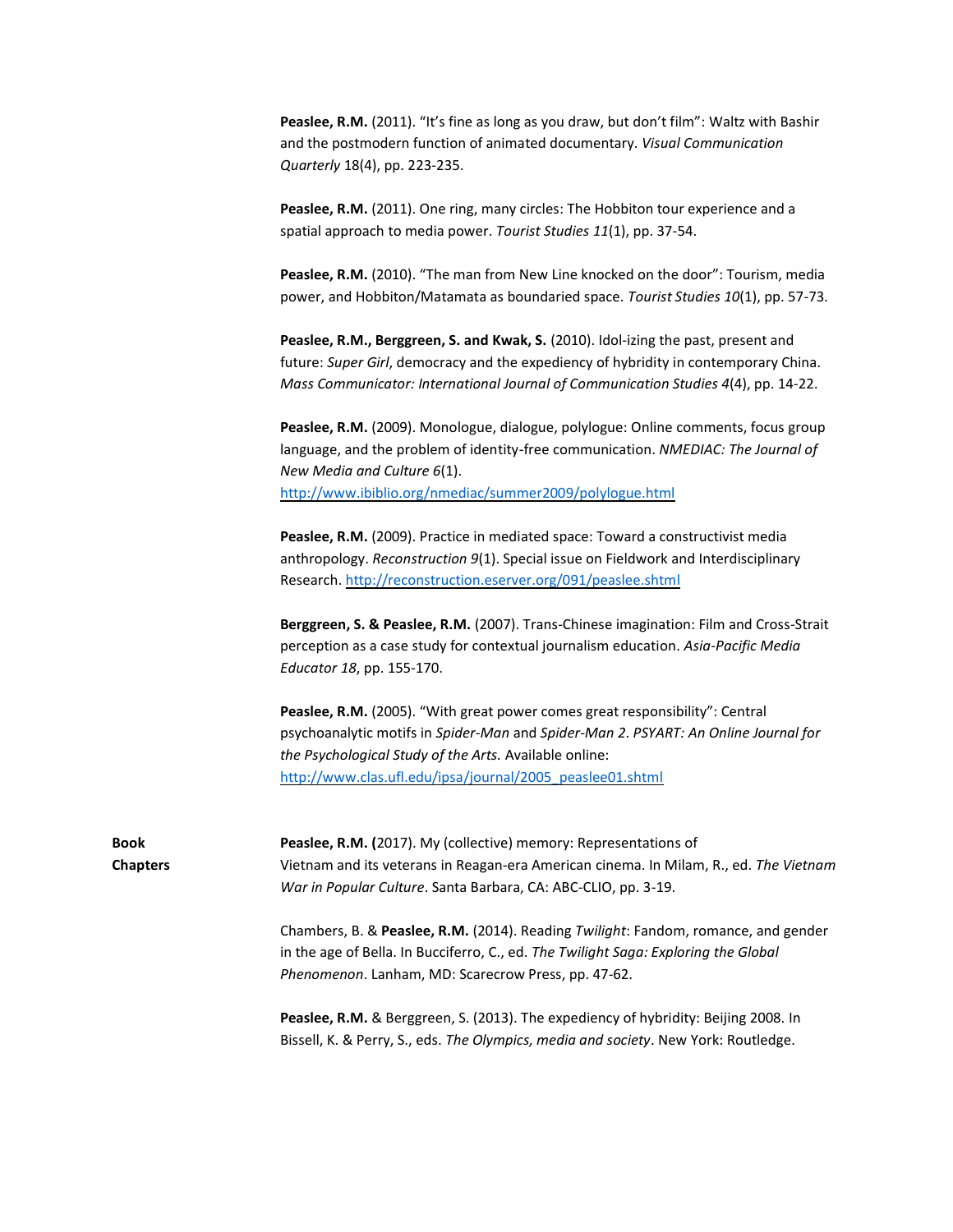|                                    | <b>Peaslee, R.M.</b> , Berggreen, S., & Kwak, S. (2012). Super Girl and the expediency of<br>hybridity. In Dhar, R. & Rana, P., eds. Media in the Swirl. New Delhi: Pentagon Press, pp.<br>309-321.                                                                                                                              |
|------------------------------------|----------------------------------------------------------------------------------------------------------------------------------------------------------------------------------------------------------------------------------------------------------------------------------------------------------------------------------|
|                                    | Peaslee, R.M. (2006). Superheroes, moral economy, and the iron cage: Morality,<br>alienation, and the super-individual. In Ndalianis, A. & Haslem, W., eds. Super/Heroes:<br>Myth and Meaning. Melbourne: New Academia.                                                                                                          |
| <b>Hypertext</b><br>Scholarship    | Haislett, R. & Peaslee, R.M. (2013). From representation to simulation:<br>A videogame translation of the Bechdel Test. In Media Res online scholarship forum.<br>March 15. http://mediacommons.futureofthebook.org/imr/2013/03/15/representation-<br>simulation-videogame-translation-bechdel-test-authors-robin-haislett-and-r |
|                                    | Peaslee, R.M. (2010). The importance of [seemingly permeable] boundaries at the film<br>festival. In Media Res. 16 September.<br>http://mediacommons.futureofthebook.org/imr/2010/09/16/importance-seemingly-<br>permeable-boundaries-film-festival.                                                                             |
|                                    | Peaslee, R.M. (2009). Disjuncture and difference in The Amazing Race. In Media Res. 13<br>October. http://mediacommons.futureofthebook.org/imr/2009/10/09/disjuncture-and-<br>difference-amazing-race.                                                                                                                           |
| <b>Invited &amp; Other</b>         | Peaslee, R.M. & Kredell, B. (2014). The host city: (Re)locating media events in the<br>network era. Introduction to Special Issue. Interactions: Studies in Communication and<br>Culture 5 (2), pp. 149-152.                                                                                                                     |
|                                    | Peaslee, R.M. (2011). Foreword. In Weiner, R.G. and Barba, S., eds. In the Peanut Gallery<br>with Mystery Science Theater 3000: Essays on Film, Fandom, Technology and the Culture<br>of Riffing. Jefferson, NC: McFarland.                                                                                                      |
| <b>Scholarly</b><br><b>Reviews</b> | Peaslee, R.M. (2015). Review. Media, Environment and the Network<br>Society. Anderson, A.G. (2014). Communication Booknotes Quarterly 46(2), pp. 57-58.                                                                                                                                                                          |
|                                    | Peaslee, R.M. (2008). Review. Interface://Culture-The World Wide Web as political<br>resource and aesthetic form. Bruhn-Jenson, K., ed. 2005. Global Media Journal:<br>Mediterranean Edition 3(1) Spring, pp. 62-64.                                                                                                             |
|                                    | Peaslee, R.M. (2008). Review. The cinematic mode of production: Attention economy<br>and the society of the spectacle. Beller, J. 2006. Journal of Communication Inquiry 32(2),<br>205-209.                                                                                                                                      |
| Conference<br><b>Presentations</b> | Peaslee, R.M. & Vasquez, R. (2018). Space, seriality, and second acts:<br>Game of Thrones and the new Northern Ireland tourism industry.                                                                                                                                                                                         |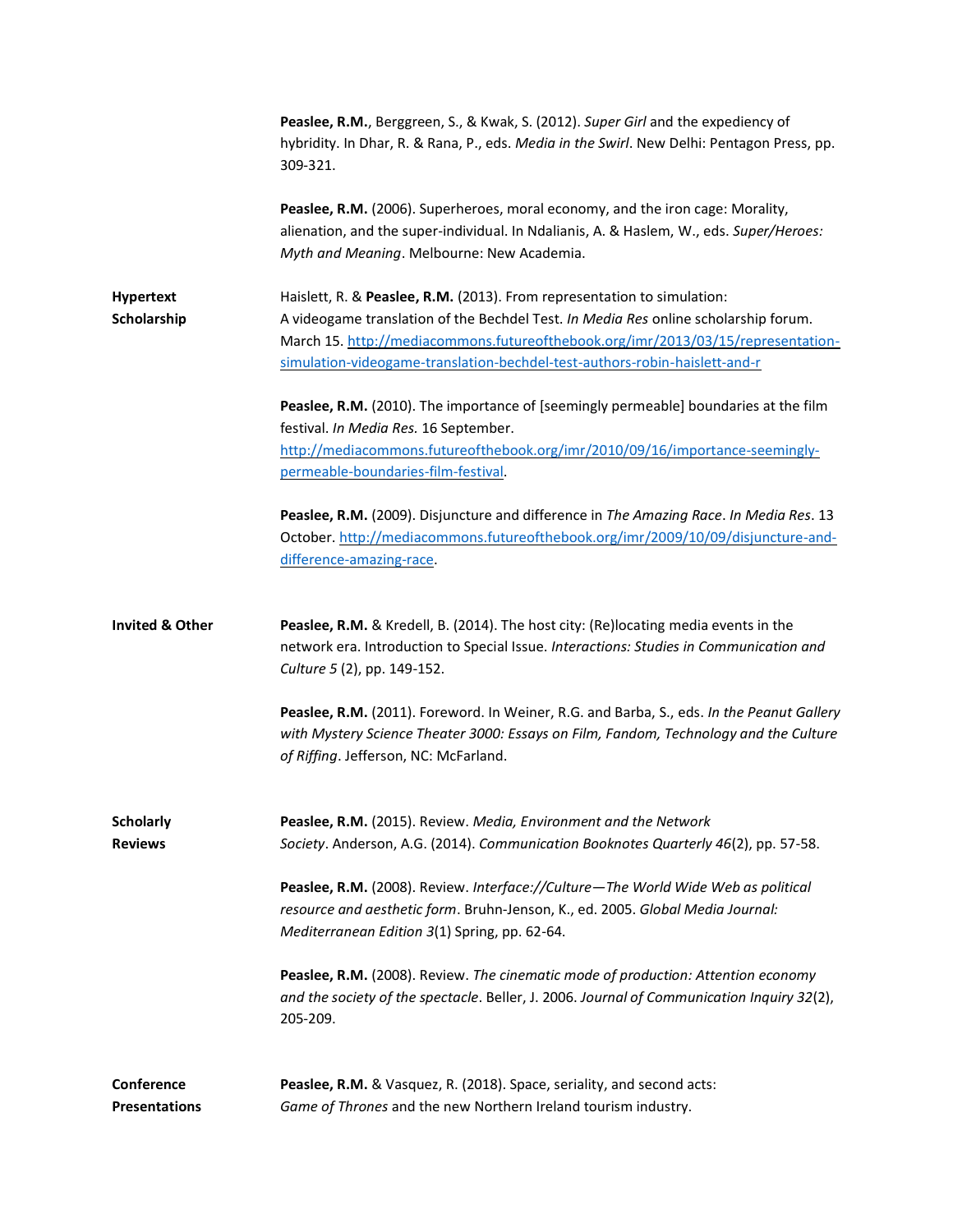Literature Film Assocation (LFA) National Conference. September, New Orleans, LA.

**Peaslee, R.M.,** Weiner, R.G., Co-Chairs. (2016). Opening Panel - The Joker: A Serious Study of the Clown Prince of Crime. Comic Arts Conference. July, San Diego, CA.

Martinez, J. & **Peaslee, R.M.** (2016). Homeless individuals in today's mobile media environment: An examination of the digital divide continuum. International Congress for Qualitative Inquiry (ICQI), May 18-21. University of Illinois. Champaign-Urbana, IL.

Blumell, L., Qiu, Y. & **Peaslee, R.M.** (2015). Pacifying the Dragon: The role of expatriates in Chinese media. Association for Education in Journalism and Mass Communication (AEJMC) International Regional Conference. Oct 15-17. Santiago, Chile.

**Peaslee, R.M.** (2014). Sharing, play, and the Magic Circle: Accessing boundaried playspaces in a network era. International Communication Association (ICA) Preconference: "Sharing". May 22, Seattle, WA.

**Peaslee, R.M.** (2014). Play, narrative and the tourist space: A longitudinal textual analysis of Hobbiton-related tourism web portals. AEJMC Midwinter Conference. Feb 28-Mar 1, Norman, OK, USA.

**Peaslee, R.M.** (2014). *World War Z* and the post-9/11 zombie narrative. Popular Culture Association/American Culture Association (PCA/ACA) Regional Conference. Feb 19-22, Albuquerque, NM.

**Peaslee, R.M.** (2013). Media conduction: Exploring power at the intersection of media, tourism, and festival studies. Society for Cinema & Media Studies (SCMS) International Conference. March 6-10, Chicago, IL, USA.

**Peaslee, R.M.** (2012). "De-spiritualization, de-contextualization, and the 'politics of repression': Comparing *The/Whale Rider*'s competing texts." AEJMC National Conference. August 9-12, Chicago, IL, USA.

**Peaslee, R.M.** & Miles, S. (2012). "'Where buzz is born': South-by-Southwest, bloggers, and media conduction." AEJMC National Conference. August 9-12, Chicago, IL, USA.

**Peaslee, R.M.** (2012). "Where Buzz is Born" vs. "Lubbock or Leave It": A Tale of Two (Host) Cities. SCMS International Conference. March 22-25, Boston, MA, USA.

Peaslee, R.M. (2011). Media conduction: Festivals, networks, and boundaried spaces. AEJMC. Aug 10-14, St. Louis, MO, USA.

**Peaslee, R.M.** (2011). My day on the boundary: An autoethnography of media conduction. ICQI. May 17-21, Champaign, IL, USA.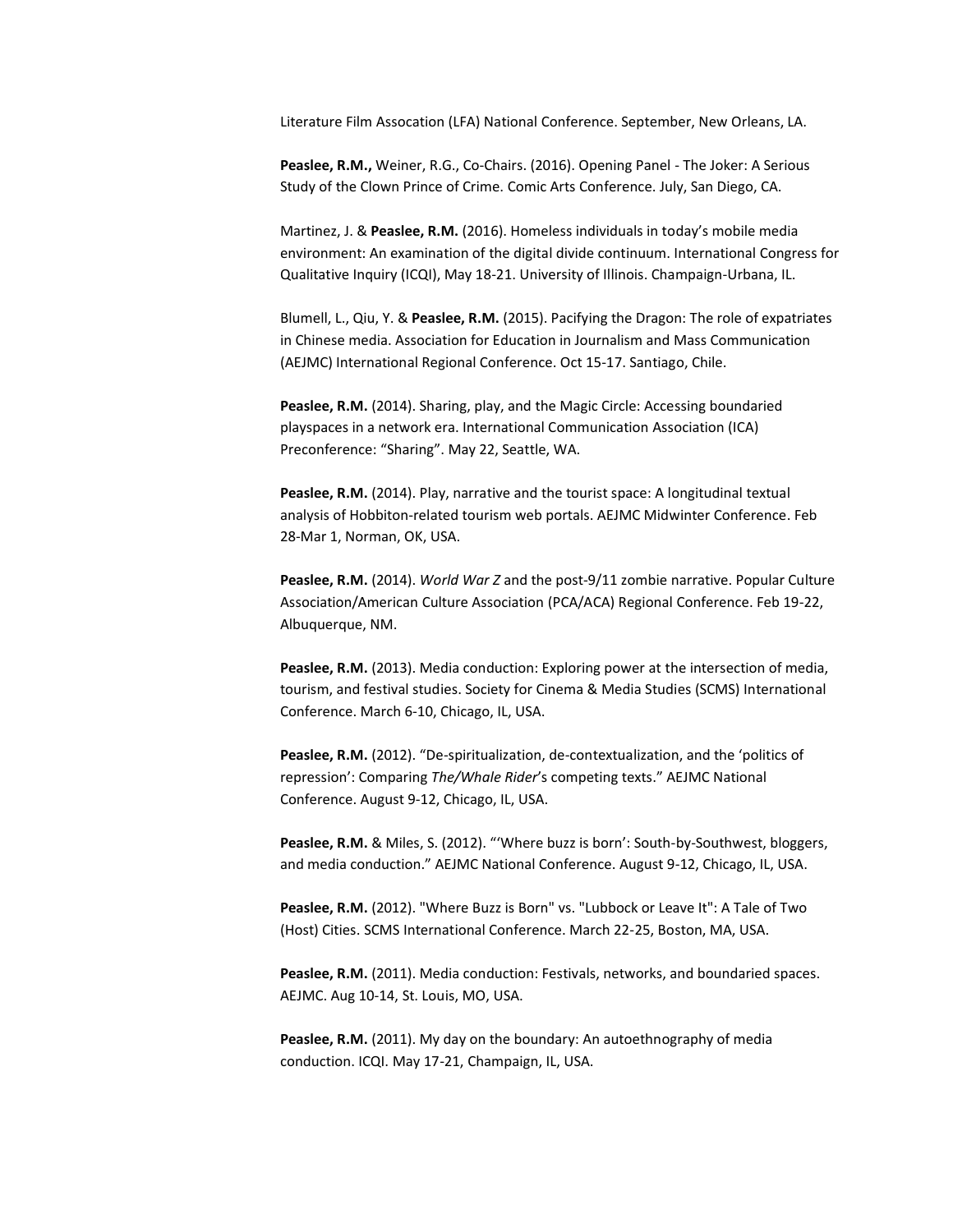**Peaslee, R.M.** (2010). The non-fiction hides, while the fiction seeks: *Waltz with Bashir*  and the truth of animated documentary. (Top Faculty Papers, 2nd Place, Visual Communication Division). AEJMC National Conference. Aug. 4-7, Denver, CO, USA.

**Peaslee, R.M. (**2010). Fantastical fandom?: Production and consumption at the fan festival. ICQI. May 26-29. University of Illinois. Champaign-Urbana, IL.

**Peaslee, R.M. & Coats, C.** (2009). Tourist audiences, mediated places: From Hobbiton to Sedona (and back again). ICA Preconference: "Affective Audiences: Analysing Media Users, Consumers and Fans." May 21-24. Chicago, IL

Peaslee, R.M. (2009). Monologue, dialogue, poly-logue: Online and focus group language concerning Oliver Stone's *W.* AEJMC Mid-Winter Conference. University of Oklahoma. March 6-8. Norman, OK.

Peaslee, R.M. (2008). "Failure" Roundtable. FlowTV Conference. University of Texas. October 9-11. Austin, TX.

**Peaslee, R.M.** (2008). Notes from Hobbiton: Ritual and authenticity in a far away land. Media, Spiritualities and Social Change Conference. June 4-7. Boulder, Colorado.

Peaslee, R.M. (2008). "The man from New Line knocked on the door": Hobbiton/Matamata and the engagement with the global popular. ICA International Conference. May 22-26. Montreal, Quebec, Canada.

Berggreen, S. & **Peaslee, R.M.** (2008). To hold up Half the Sky: TV, gender relations, and democracy in contemporary China. Western Social Sciences Association (WSSA) Annual Conference. April 23-26. Denver, CO.

**Peaslee, R.M.** & Berggreen, S. (2007). Beyond political rhetoric: Film as cultural discourse in China and Taiwan. Global Media Studies Conference. Oct. 4-6, Omaha, NE.

**Peaslee, R.M.** (2007). *The Lord of the Rings*, dépaysement, and the neo-colonial: Film and tourism as (problematic) identity in the Aotearoa New Zealand context. AEJMC National Conference. Aug. 9-12, Washington, D.C., USA.

**Peaslee, R.M.** (2007). Practice in mediated space: Toward a constructivist media anthropology. Media Fields: A Graduate Student Conference in the Department of Film and Media Studies. University of California, Santa Barbara. April 6-8, Santa Barbara, CA, USA.

Peaslee, R.M. (2007). Culture, consumption, and convergence: Theorizing the mediatourism complex. Expanding the Definition of Convergence and Integration. TTU. April 19-21, Lubbock, TX.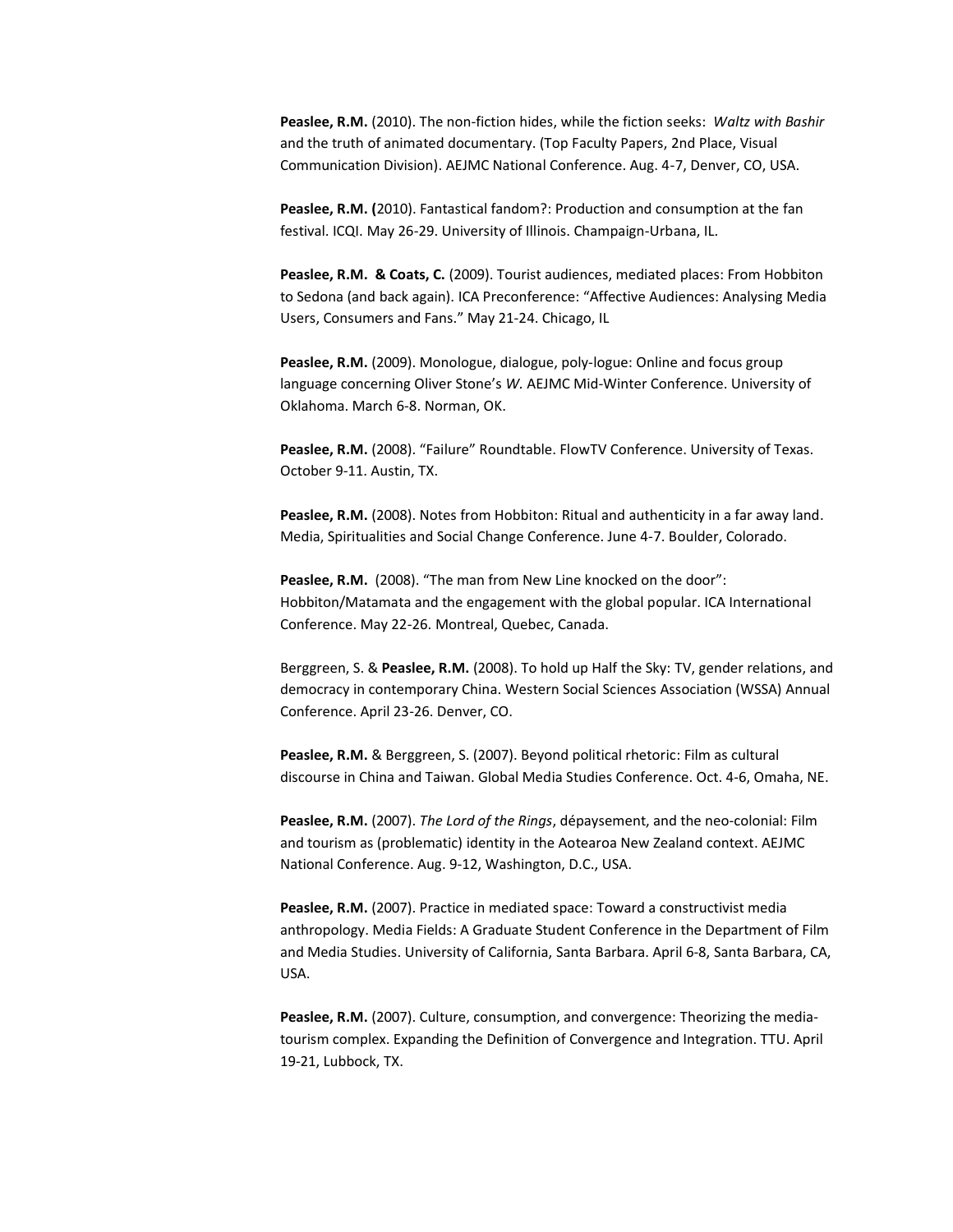| <b>Invited</b><br>Lectures                  | Peaslee, R.M. (2019). Approaching film festivals in terms of space, value, and access.<br>University of Otago, Department of Media, Film, & Communication. July 25.   |                                                                                                                                                                                                                                                                                 |  |  |
|---------------------------------------------|-----------------------------------------------------------------------------------------------------------------------------------------------------------------------|---------------------------------------------------------------------------------------------------------------------------------------------------------------------------------------------------------------------------------------------------------------------------------|--|--|
|                                             | tourism. Double-T College (TTU Provost's Office), March 20.                                                                                                           | Peaslee, R.M. (2019). Game of Thrones, Lord of the Rings, and the many joys of screen<br>Peaslee, R.M. (2016). Collective memory and the war in Vietnam through the lens of<br>popular cinema. Sowoon Arts & Heritage Conference, Museum of Texas Tech University,<br>April 15. |  |  |
|                                             |                                                                                                                                                                       |                                                                                                                                                                                                                                                                                 |  |  |
|                                             | Peaslee, R.M. (2015). Approaches to screen tourism. University of Otago, Department<br>of Media, Film, & Communication. July 20.                                      |                                                                                                                                                                                                                                                                                 |  |  |
|                                             | Peaslee, R.M. (2007). Media, tourism, and spirituality. University of Waikato, Hamilton,<br>New Zealand, March 1.                                                     |                                                                                                                                                                                                                                                                                 |  |  |
| Research<br>Mentorship &<br><b>Advising</b> | Harper Anderson (doctoral candidate)<br>Research foci: Sports PR and journalism practice<br>Role: Dissertation Committee Member                                       | May 2018-Present                                                                                                                                                                                                                                                                |  |  |
|                                             | Liz McNaughtan (doctoral student)<br>Research foci: Critical approaches to organizations<br>Role: Ph.D Qualifying Examination Committee Chair                         | August, 2018-Present                                                                                                                                                                                                                                                            |  |  |
|                                             | Megan Mendiola (doctoral candidate)<br>Research foci: Anime audiences and text analysis<br>Role: Dissertation Committee Member                                        | August, 2017-Present                                                                                                                                                                                                                                                            |  |  |
|                                             | Gabriel Dominguez-Partida (doctoral candidate)<br>Research foci: Mexican-American film spectatorship<br>Role: Ph.D Qualifying Examination Committee Member            | January 2020-Present                                                                                                                                                                                                                                                            |  |  |
|                                             | Nihar Sreepada (doctoral candidate)<br>Research foci: Nationalistic and religious rhetoric in political speeches<br>Role: Ph.D Qualifying Examination Committee Chair | May 2020-Present                                                                                                                                                                                                                                                                |  |  |
|                                             | <b>Camden Smith (masters student)</b><br>Research foci: Immigration, intercultural communication<br>Role: Masters Thesis Committee Member                             | August, 2019-Present                                                                                                                                                                                                                                                            |  |  |
|                                             | <b>Ruben Gomez</b> (masters student)<br>Research foci: Parasocial interaction and new media<br>Role: Masters Project Adviser                                          | August 2020-Present                                                                                                                                                                                                                                                             |  |  |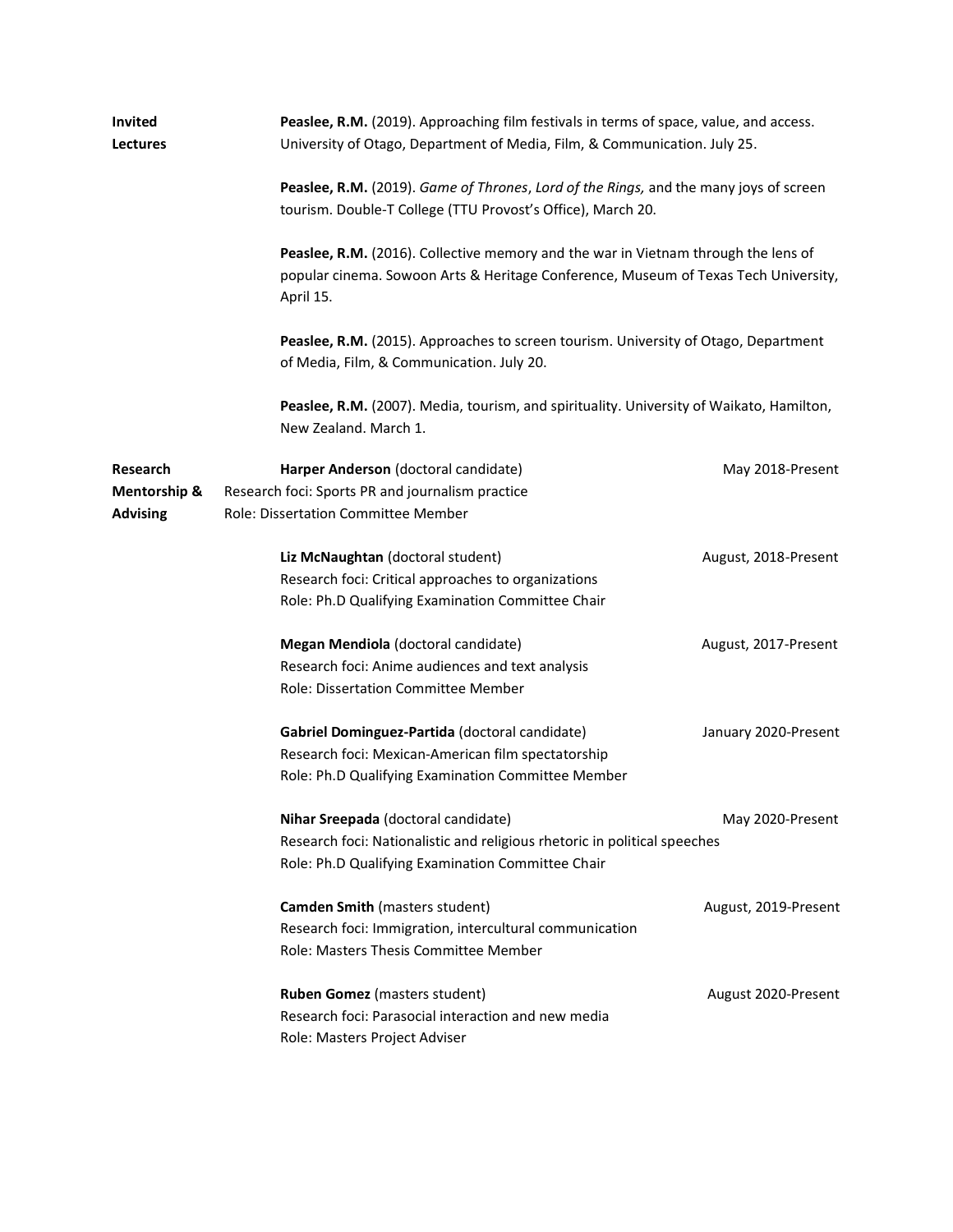**Stephanie Williams-Turkowski** (doctoral graduate) August, 2017-May 2020 Research foci: Fan practices, theme parks, popular culture analysis Role: Dissertation Committee Chair Dissertation, successfully defended: "More than Mouse Ears: Creative Disney Fan Identity and Consumption"

**Robin Haislett** (doctoral graduate) May, 2016-December, 2019 Research foci: Independent game development Role: Dissertation Committee Chair Dissertation, successfully defended: "The Indie and AAA Video Game Continuum: Dissecting the Online Discourse of Independent Game Developers in Industry Culture"

**Jeanette Moya** (masters graduate) **August, 2018-August, 2019** Research foci: television audiences, superheroes, and affect Role: Masters Committee Member Master Thesis, successfully defended: "Transporting, identifying and expanding: Superheroes in series television & films"

**Samer Melhem** (doctoral graduate) October, 2018-April, 2019 Research foci: Cross-cultural communication, organizations Role: Dissertation Committee Member Dissertation, successfully defended: "A Mixed Method Approach to Comparing Cultural Influence on Communication Apprehension in an Employment Interview Setting"

**Jessica Foumena-Kempton** (doctoral graduate) August, 2017-March, 2019 Research foci: Social media, gender, and empowerment Role: Dissertation Committee Member Dissertation, successfully defended: "Raising her voice across Africa: Women's empowerment through digital storytelling

**Kimberly Jones** (doctoral graduate) May, 2017-December, 2018 Research foci: Gender represention in film, Israeli cinema Role: Dissertation Committee Member Dissertation, successfully defended: "Women in contemporary Israeli cinema"

**Joshua Taylor** (masters graduate) January, 2018-May, 2018 Research foci: Public media, community relations, strategic communication Role: Masters Project Adviser MA Project, successfully defended: "KTTZ-TV pledge videos: How to capitalize on nonprofit donation behavior"

**Diego Bonelli** (doctoral graduate, Victoria Univ., NZ) May, 2017-May, 2018 Research foci: Tourism, documentary film Role: Dissertation Committee Member (External Examiner) Dissertation, successfully defended: "This is Wellington: The representation of Wellington in New Zealand tourism film from 1912 to 2017"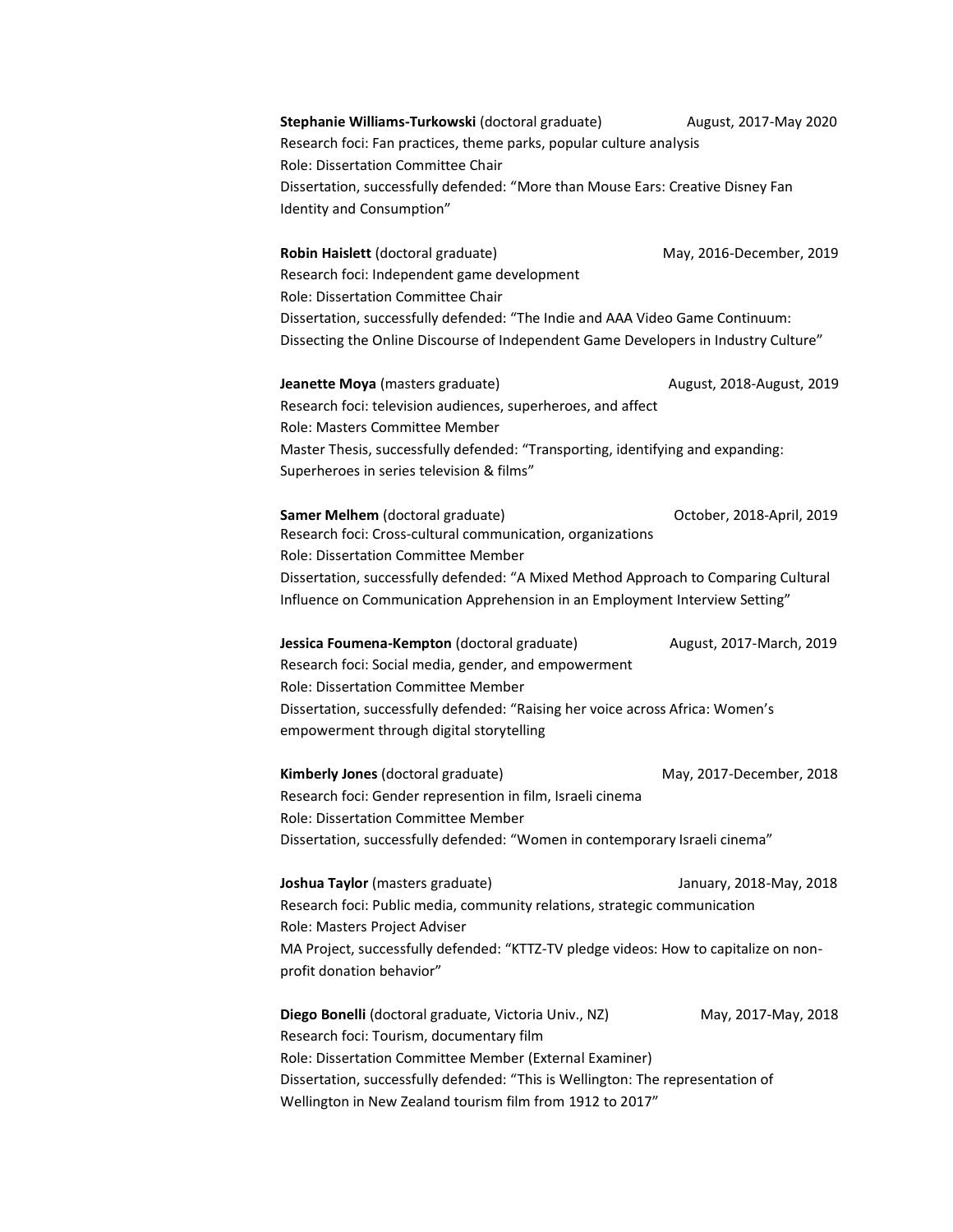| Nancy Trevino-Schaffer (doctoral graduate)                                                                                                                                                  | May, 2015-May, 2018      |
|---------------------------------------------------------------------------------------------------------------------------------------------------------------------------------------------|--------------------------|
| Research foci: Qualitative inquiry, foster care youth                                                                                                                                       |                          |
| Role: Dissertation Committee Member                                                                                                                                                         |                          |
| Dissertation, successfully defended: "Studies of foster care and youth in foster care"                                                                                                      |                          |
| Jobi Martinez (doctoral graduate)                                                                                                                                                           | May, 2017-August, 2018   |
| Research foci: Diversity in higher education                                                                                                                                                |                          |
| Role: Dissertation Committee Member                                                                                                                                                         |                          |
| Dissertation, successfully defended: "Battle of diversity frames in higher education: The<br>Chief Diversity Officer diversity frame vs. the college student diversity experience<br>frame" |                          |
| Jennifer Huemmer (doctoral graduate)                                                                                                                                                        | May, 2016-August, 2017   |
| Research foci: Media, religion, and gender                                                                                                                                                  |                          |
| Role: Dissertation Committee Chair                                                                                                                                                          |                          |
| Dissertation, successfully defended: "A tale of two worlds: Examining identity, media                                                                                                       |                          |
| and faith among Evangelical Christian women"                                                                                                                                                |                          |
| Ian Love (masters graduate)                                                                                                                                                                 | August, 2016-May, 2017   |
| Research foci: Interactivity and digital communication                                                                                                                                      |                          |
| Role: Masters Praxis Project Committee Member                                                                                                                                               |                          |
| Praxis, successfully defended: "The Texas Liberators"                                                                                                                                       |                          |
|                                                                                                                                                                                             |                          |
| Priyanka Khandelwal (doctoral graduate)                                                                                                                                                     | May, 2015-December, 2016 |
| Research foci: Social media and health communication                                                                                                                                        |                          |
| Role: Dissertation Committee Chair                                                                                                                                                          |                          |
| Dissertation, successfully defended: "Adoption, use and identity construction in Yik Yak"                                                                                                   |                          |
| Jenabeth Morgan (masters graduate)                                                                                                                                                          | January, 2018-May, 2018  |
| Research foci: Strategic communication, travel, tourism                                                                                                                                     |                          |
| Role: Masters Project Adviser                                                                                                                                                               |                          |
| MA Project, successfully defended: "Outlander and Scottish tourism"                                                                                                                         |                          |
| <b>Bryce Biffle</b> (masters graduate)                                                                                                                                                      | January, 2015-May, 2015  |
| Research foci: Film scoring and narrative                                                                                                                                                   |                          |
| Role: Masters Committee Member                                                                                                                                                              |                          |
| MA Project, successfully defended: "Missed connections: Music in narrative continuity                                                                                                       |                          |
| of the Marvel Cinematic Universe (2008 - current)"                                                                                                                                          |                          |
| Nathian Rodriguez (doctoral graduate)                                                                                                                                                       | January, 2015-May, 2016  |
| Research foci: Social media and vulnerable populations                                                                                                                                      |                          |
| Role: Dissertation Committee Member                                                                                                                                                         |                          |
| Dissertation, successfully defended: "The role of communication in the identification of                                                                                                    |                          |
| LGBTI refugees & asylees post-asylum"                                                                                                                                                       |                          |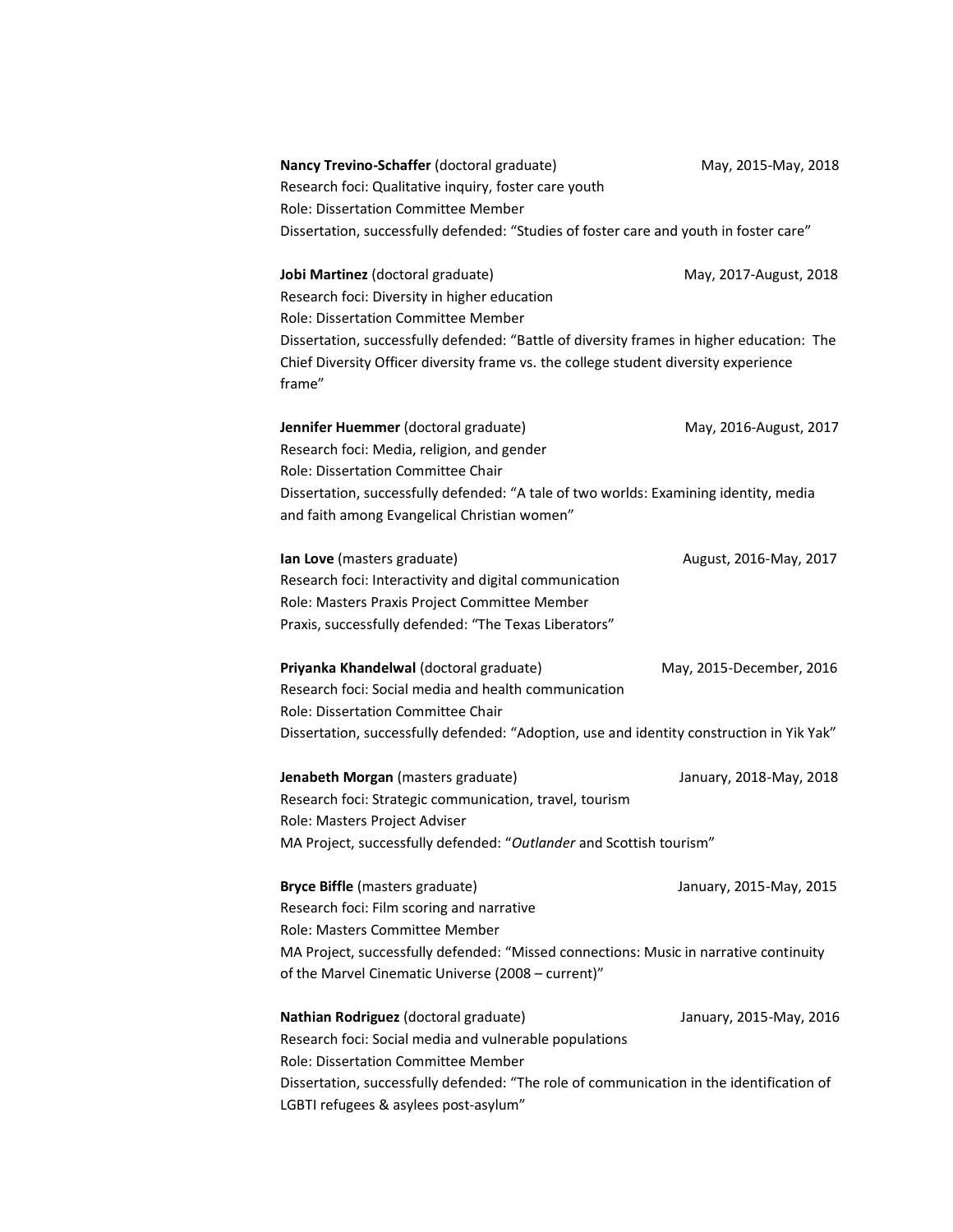**Mary Liz Brooks** (doctoral graduate) January, 2014-May, 2015 Research foci: Media and aging; framing theory Role: Dissertation Committee Member Dissertation, successfully defended: "Pig in a python: The framing of older adults in advertising"

**Bryan Wheeler** (doctoral graduate) January, 2014-May, 2015 Research foci: Art history, critical textual analysis Role: Dissertation Committee Member Dissertation, successfully defended: "Painting 'section' or painting Texas?"

**Ty Parker** (masters graduate) January, 2015-May, 2015 Research foci: Sports media Role: Masters Project Adviser MA Project, successfully defended: "Cost-benefit analysis: Texas Tech football game updates using infographics"

**Crystal Price** (masters graduate) May, 2014-May, 2015 Research foci: Propoganda, health communication, textual analysis Role: Masters Committee Chair Thesis, successfully defended: "A textual analysis of and comparison between early 20<sup>th</sup>century and contemporary marijuana propaganda"

**Andrew Potter** (masters graduate) **August, 2013-May, 2014** Research foci: Digital gaming, rhetoric, propoganda Role: Masters Committee Member Thesis, successfully defended: "The vision we share: Identification of *Call of Duty*'s militaristic messages"

**Brandon Bouchillon** (doctoral graduate) January, 2013-May, 2014 Research foci: Social capital and digital media Role: Dissertation Committee Member Dissertation, successfully defended: "Social networking and social capital in America: A digital way of trusting in diversity"

**Jennifer Huemmer** (masters graduate) May, 2013-May, 2014 Research foci: Gender representation in popular media Role: Masters Committee Member Thesis, successfully defended: "Beyond boobs and beer: Analysis of "bro-film" representations of masculine rites of passage"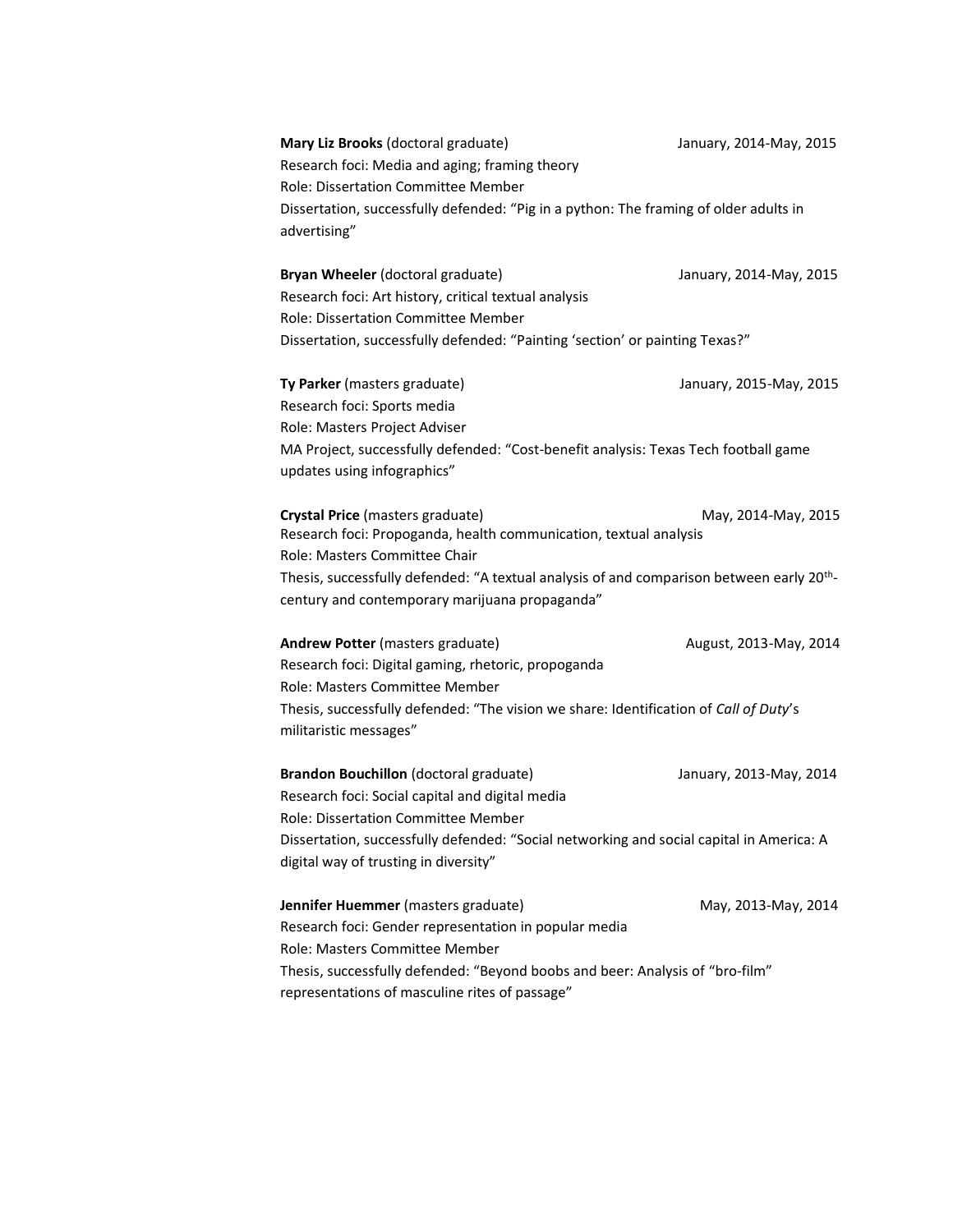**Kim Pewitt Jones** (doctoral graduate) January, 2013-August, 2014 Research foci: Narrative journalism, journalistic ethics Role: Dissertation Committee Member Dissertation, successfully defended: "Narrative literary journalists, ethical dilemmas, and ethics codes"

**Hyo Jin Kim** (doctoral graduate) May, 2013-August, 2014 Research foci: Fan cultures, science fiction, science communication Role: Dissertation Committee Member Dissertation, successfully defended: "Who will be Doctor Who?: Being a science-fiction fan in science communication, and a case study of the fandom of *Doctor Who* in South Korea"

**Jerod Foster** (doctoral graduate) May, 2012-August, 2013 Research foci: Social media, community, social capital Role: Dissertation Committee Member Dissertation, successfully defended: "Oldenburg's Great Good Places online: Assessing the potential for social network sites to serve as Third Places"

**Katy Ballard** (doctoral graduate) May, 2012-August, 2013 Research foci: Ethnography, LGBTQ+ representation, gender performance Role: Dissertation Committee Member Dissertation, successfully defended: "Queens of the South Plains: Collected oral histories of drag queens living in Lubbock, Texas"

**Barbie Chambers** (doctoral graduate) May, 2011-August, 2012 Research foci: Fan cultures and branding Role: Dissertation Committee Member Dissertation, successfully defended: "Measuring the Brandfan: Exploring a model for predicting the fandom of brands"

**Stephanie Miles** (masters graduate) May, 2009-May, 2010 Research foci: Independent music industry, digital media, fandom Role: Masters Committee Chair Thesis, successfully defended: "Indie music blogging: An examination of culture, fandom and community through online discourse"

**Michelle Bennett** (masters graduate) May, 2009-May, 2010 Research foci: Parasocial interaction, reality television Role: Masters Committee Member Thesis, successfully defended: "Talking to the camera: Measuring the impact of direct address in reality programming on parasocial interaction"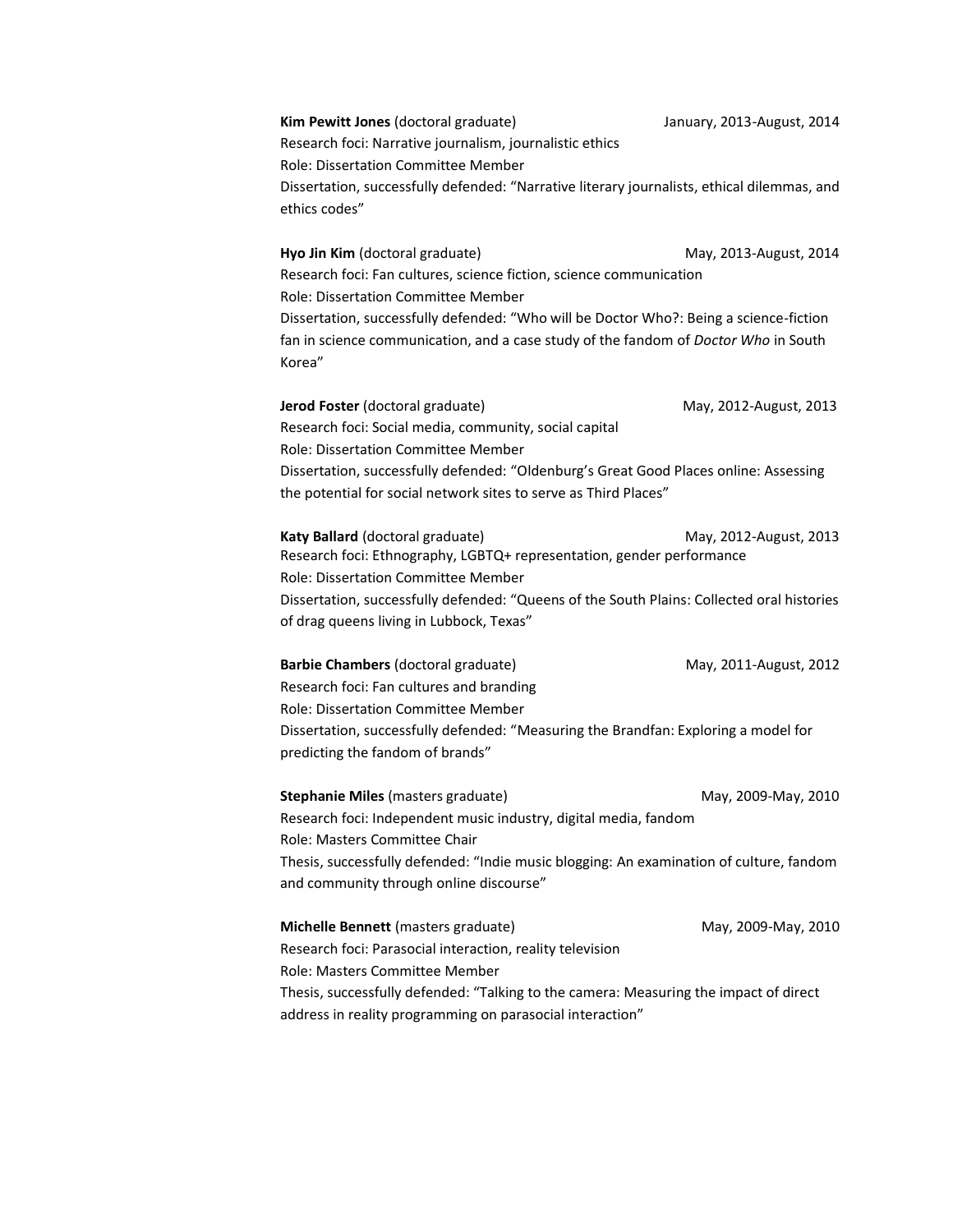|                                      | Yihua (Caroline) Huang (masters graduate)<br>Research foci: International communication, gender representation<br>Role: Masters Committee Member<br>Thesis, successfully defended: "A cross-cultural comparison of gender role portrayals in<br>internet commercials: China and the United States"                                                                                                                                                                                          |                                                                                                                                                                                                                                                                                                                                                                                       | May, 2009-May, 2010 |
|--------------------------------------|---------------------------------------------------------------------------------------------------------------------------------------------------------------------------------------------------------------------------------------------------------------------------------------------------------------------------------------------------------------------------------------------------------------------------------------------------------------------------------------------|---------------------------------------------------------------------------------------------------------------------------------------------------------------------------------------------------------------------------------------------------------------------------------------------------------------------------------------------------------------------------------------|---------------------|
| <b>Courses</b><br><b>Taught</b>      | <b>Qualitative Research Methods</b><br>International Electronic Media<br><b>Cinema, Story and Culture</b><br><b>Contemporary Global Cinema</b><br>Media, Tourism & Culture<br><b>Writing for Series Television</b><br>Writing for Feature Film<br>Success in Media & Comm<br><b>Visual Communication</b>                                                                                                                                                                                    | <b>Commercial Practice in Creative Media Industries</b><br>The Blockbuster: The 21st Century Film Industry<br><b>Critical Approaches to Visual Culture</b><br>Introduction to Mass Communication<br><b>Writing for Media &amp; Communication</b><br><b>Seminar in Fandom</b><br><b>Documentary Film History and Theory (Ind Study)</b><br>Approaches to the Public Sphere (Ind Study) |                     |
|                                      | <b>Designed Course</b><br><b>Graduate Course</b>                                                                                                                                                                                                                                                                                                                                                                                                                                            |                                                                                                                                                                                                                                                                                                                                                                                       |                     |
| <b>Honors &amp;</b><br><b>Awards</b> | TTU President's Excellence in Engaged Research Award<br>Awarded, 2020<br>Awarded as part of a team for The Texas Liberator Project, an interdisciplinary research,<br>production, and instructional design program intended to aid Texas high school teachers<br>efforts to communicate the history of the Holocaust.<br>TTU Chancellor's Council Distinguished Research Award<br>Nominated, 2018                                                                                           |                                                                                                                                                                                                                                                                                                                                                                                       |                     |
|                                      | Recognizes outstanding research, scholarship, and creative activity of faculty members<br>in the developmental stages of their careers.                                                                                                                                                                                                                                                                                                                                                     |                                                                                                                                                                                                                                                                                                                                                                                       |                     |
|                                      | <b>Texas Tech University Integrated Scholar</b><br>Selected, 2018<br>Integrated Scholars are faculty who dedicate themselves to a course of lifelong learning<br>and advance Texas Tech's role in educating, serving and inspiring others to do the same.<br>Integrated Scholars are not only outstanding in teaching, research and service, but they<br>are also able to generate synergy among the three functions.<br>https://www.depts.ttu.edu/provost/scholars/2018/robert-peaslee.php |                                                                                                                                                                                                                                                                                                                                                                                       |                     |
|                                      | <b>Texas Tech University Teaching Academy</b><br>Qualifications for membership include evidence of teaching excellence at Texas Tech<br>and evidence of promoting teaching improvement at Texas Tech. Candidates for<br>membership must be nominated by a current Teaching Academy member and<br>recommended by a second Teaching Academy member.                                                                                                                                           |                                                                                                                                                                                                                                                                                                                                                                                       | Selected, 2017      |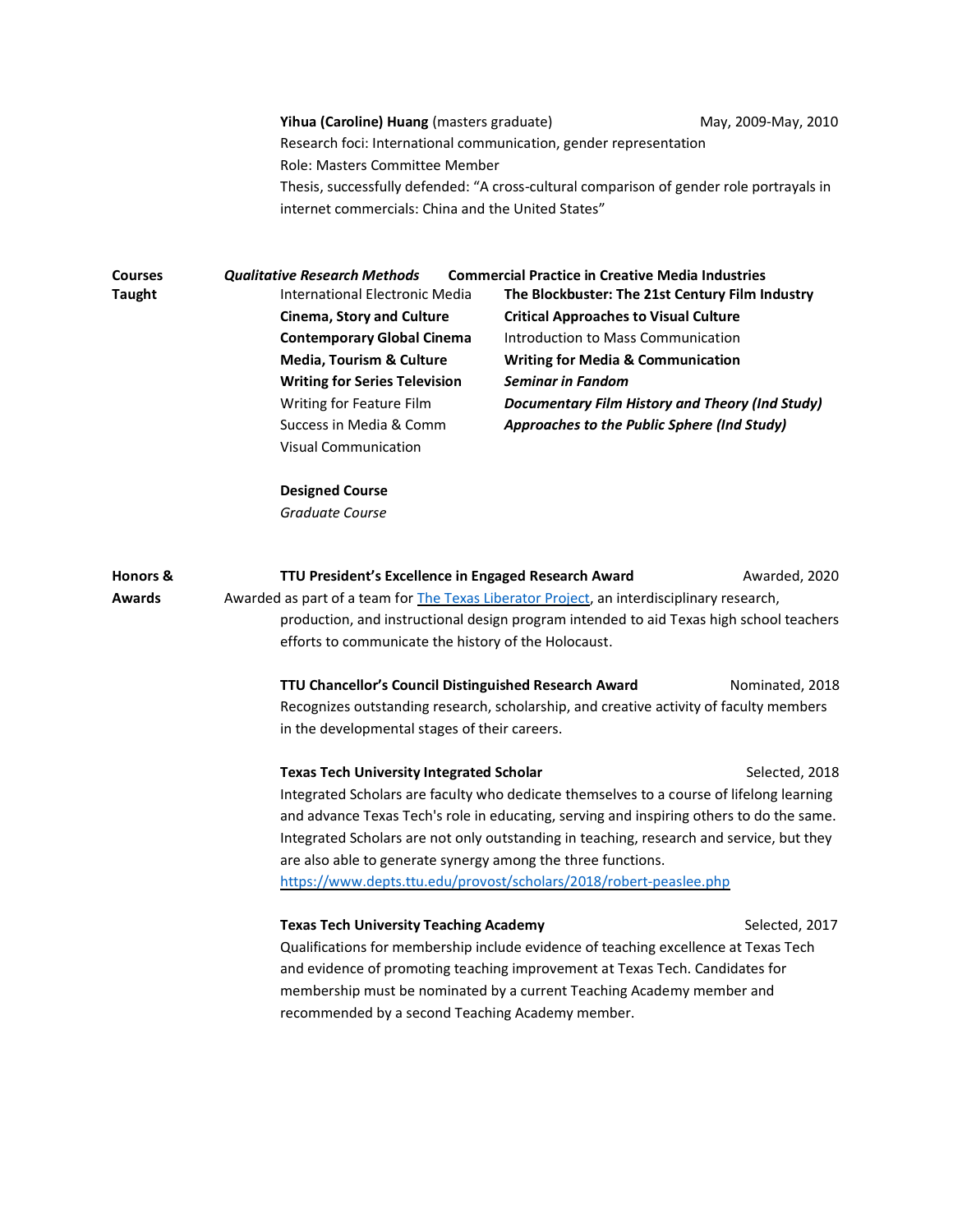**Judge – Eisner Award Nomination Committee, Comic Con International** Selected, 2016 The judging panel, which changes each year, consists of five or six people representing various aspects of the comics industry. Usually included are a comics creator, a critic/reviewer, a graphic novel librarian, a comics retailer, a scholar, and a member of the San Diego Comic-Con organizing committee. The judges are selected by a special awards committee within Comic-Con International.

**TTU Chancellor's Council Distinguished Teaching Award** Nominated, 2016 & 2014 Recognizes faculty members for teaching excellence, as evidenced by their attainment of distinction both within and beyond the institution for outstanding teaching and outstanding contributions related to excellence in teaching.

**TTU President's Excellence in Teaching Award** Awarded, 2014 Recognizes exceptional contributions to teaching including students' evaluations, supporting letters from current and former students, supporting letters from colleagues, and other documentations of teaching excellence.

**Texas Tech University Faculty Senator** Elected to 3-year term, 2013 The Faculty Senate acts on behalf of the faculty and serves as an advisory body to the President of the University and may consider all matters of university concern.

**Spencer A. Wells Award for Creativity in Teaching Manual Awarded, 2012** Recognizes creativity of the professor's approach to excellent teaching, as attested by students, faculty members, and administrators.

**NATPE Faculty Fellowship AWATEL AWARDED AWARDED AREA** Awarded to full-time faculty in creative media fields who show promise for mentoring the next generation of media producers.

**LU Kaiser Foundation Award for Innovation in Teaching Theorem 2011** Awarded, 2011 Presented by the TTU College of Media & Communication to a faculty member who exhibits innovative and creative methods of teaching.

**TTU Institute for Inclusive Excellence** Selected, 2011 The Institute for Inclusive Excellence is a partnership between the Division of Diversity, Equity, and Inclusion, the Teaching, Learning, and Professional Development Center, and the Center for Global Communication.

**President's Excellence in Diversity and Equity Award** Nominated, 2011, 2010, 2009 Recognizes individual contributions to academic activities, creation of inclusive environments and programs that advance institutional culture and a climate of diversity, equity and inclusion at Texas Tech.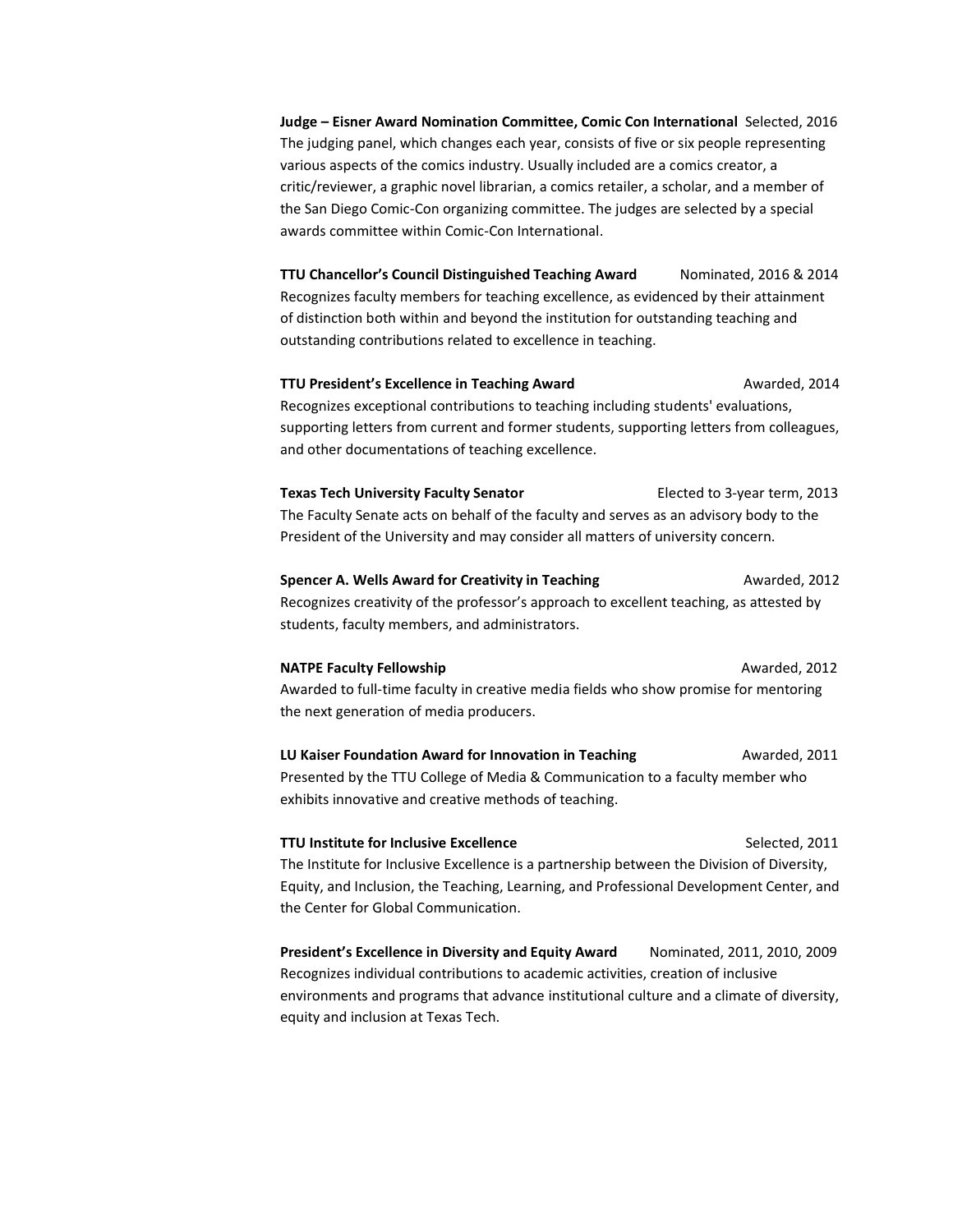|                          | <b>Professing Excellence Award</b><br>Awarded, 2010                                                                                                                                                                                                                                                                                                                                                                                                                                                                                                                                                                                                                   |  |  |
|--------------------------|-----------------------------------------------------------------------------------------------------------------------------------------------------------------------------------------------------------------------------------------------------------------------------------------------------------------------------------------------------------------------------------------------------------------------------------------------------------------------------------------------------------------------------------------------------------------------------------------------------------------------------------------------------------------------|--|--|
|                          | TTU students are given the opportunity to nominate faculty members and present<br>awards to those who have demonstrated exceptional educational skills. The awards are<br>given to outstanding faculty who go above and beyond, both inside and outside the<br>classroom, to impact their students' learning and academic success.                                                                                                                                                                                                                                                                                                                                    |  |  |
|                          | <b>Outstanding Faculty, Student Disability Services</b><br>Nominated, 2010<br>Recognizes faculty and/or instructors who have shown tremendous dedication and<br>commitment to working with students with a disability.                                                                                                                                                                                                                                                                                                                                                                                                                                                |  |  |
|                          | 2nd Place, Top Faculty Papers Competition<br>Awarded, 2009<br>AEJMC National Conference, Visual Communications Division. Denver, CO.                                                                                                                                                                                                                                                                                                                                                                                                                                                                                                                                  |  |  |
| Grant<br><b>Activity</b> | Principal investigator (\$6,000)<br>Not selected by TTU for NEH consideration, 2019<br>National Endowment for the Humanities Summer Stipend (Limited Submission)<br>Screen tourism and second acts: Game of Thrones and post-conflict Northern Ireland<br>tourism practices<br>Supports onsite fieldwork examining ongoing tourism practices in Belfast and the<br>surrounding region post-Game of Thrones, particularly in the context of Brexit and<br>increasing pressures related to sustainability and access.                                                                                                                                                   |  |  |
|                          | Principal investigator (\$10,858)<br>Unfunded, 2018<br>Post-PhD Research Grant, Wenner-Gren Foundation for Anthropological Research<br>Space, seriality, and second acts: Game of Thrones and post-conflict Northern Ireland<br>tourism practices<br>Supports onsite fieldwork examining ongoing tourism practices in Belfast and the<br>surrounding region post-Game of Thrones, particularly in the context of Brexit and<br>increasing pressures related to sustainability and access.                                                                                                                                                                             |  |  |
|                          | Principal investigator (\$10,500)<br>Unfunded, 2018<br>Multi-Country Research Fellowship, Council of American Overseas Research Centers<br>Space, seriality, and second acts: Game of Thrones and post-conflict Northern Ireland<br>tourism practices<br>Supports onsite fieldwork examining ongoing tourism practices in Belfast and the<br>surrounding region post-Game of Thrones, particularly in the context of Brexit and<br>increasing pressures related to sustainability and access. Compares this activity with<br>emerging tourism industry in Morrocco, utilizing the Tangier American Legation Institute<br>for Moroccan Studies as a base of operation. |  |  |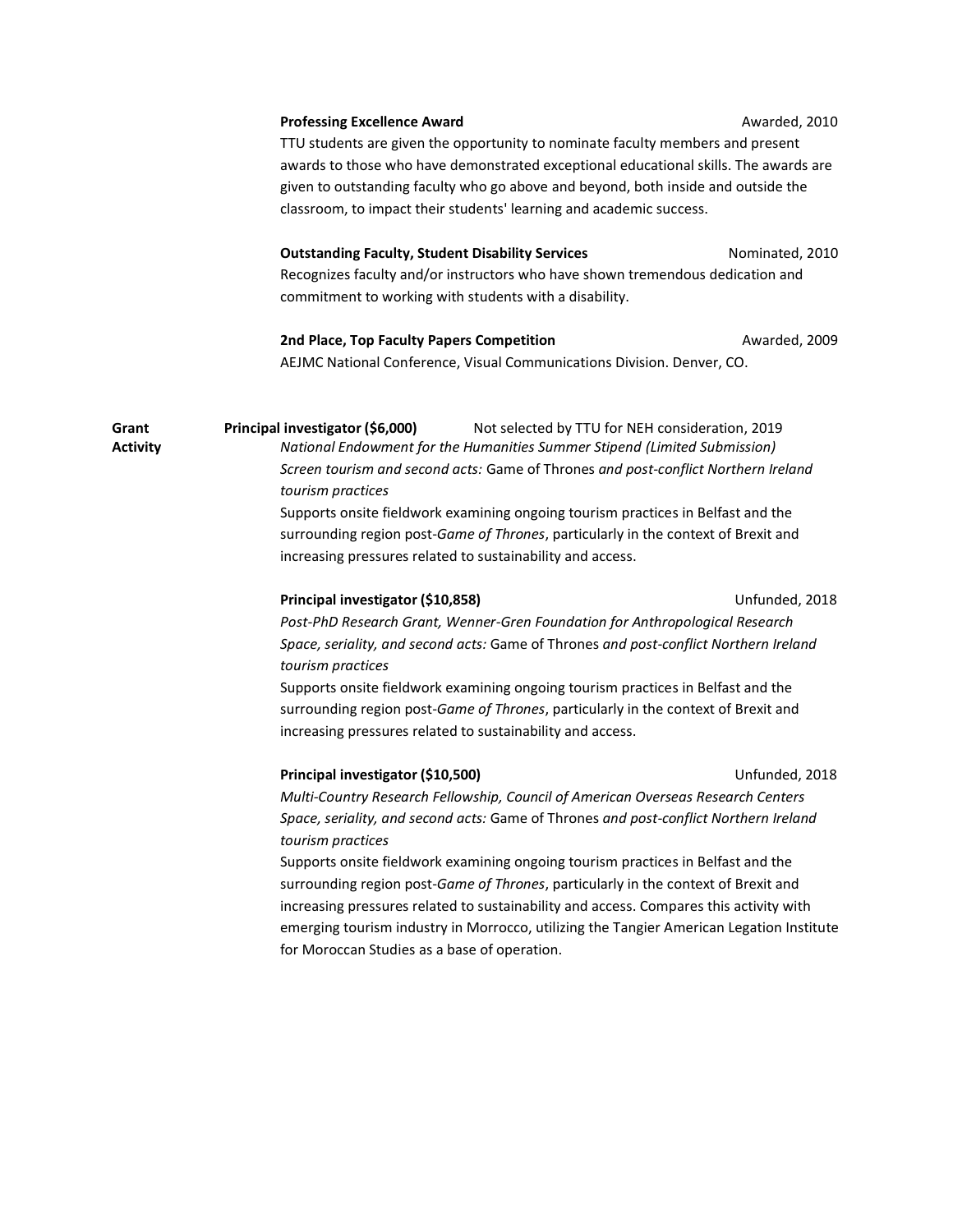#### **Principal investigator (\$5,000)** Unfunded, 2018

*Senior Scholar Award Grant, Association for Educators in Journalism & Mass Communiction (AEJMC) Space, seriality, and second acts:* Game of Thrones *and post-conflict Northern Ireland tourism practices* Supports onsite fieldwork examining ongoing tourism practices in Belfast and the surrounding region post-*Game of Thrones*, particularly in the context of Brexit and increasing pressures related to sustainability and access.

#### **Co-Principal investigator (\$200,000) Funded**, 2016

*Grant, Texas Holocaust and Genocide Commission*

*The Texas Liberator project*

In 2016, the THGC approached Texas Tech University with the task of creating an educational tool by which students across Texas would be familiarized with the liberation of the concentration camps in the European Theater of War during the Second World War. The TLP includes a digital app, a website, a large format, displayquality book featuring the narratives of 21 of the Texas liberators, and an exhibit at the Museum of Texas Tech University.

#### **Co-Principal investigator (\$4,000) Funded**, 2015

*Grant, TTU Transdisciplinary Research Academy Communicating in a global society: Motivations for and outcomes of study abroad experiences*

Funded survey research aimed at better understanding of why minorities are not studying abroad and what universities can do to make these programs more appealing or accessible to them.

#### **Co-Principal investigator (\$3,000)** Unfunded, 2015

*Grant, TTU Internal Funding Opportunity to Advance Scholarship in the Creative Arts, Humanities, and Social Sciences WonderCon and Fantastic Fest as summative field experiences* Requested funds to support travel to WonderCon (Anaheim, CA), one of the largest entertainment industry showcases (and fan conventions) in the world, and Fantastic Fest (Austin, TX).

#### **Co-Principal investigator (\$5,000)** Unfunded, 2013

*College Diversity Development Grant, TTU Division of Institutional Diversity, Equity, and Community Engagement*

*PanHandle 48: The TTU College of Media & Communication 48-Hour Film Festival* Requested funds to support PanHandle 48, a 48-Hour Film Festival dedicated to the theme of social justice, equality and the multiplicity of voices.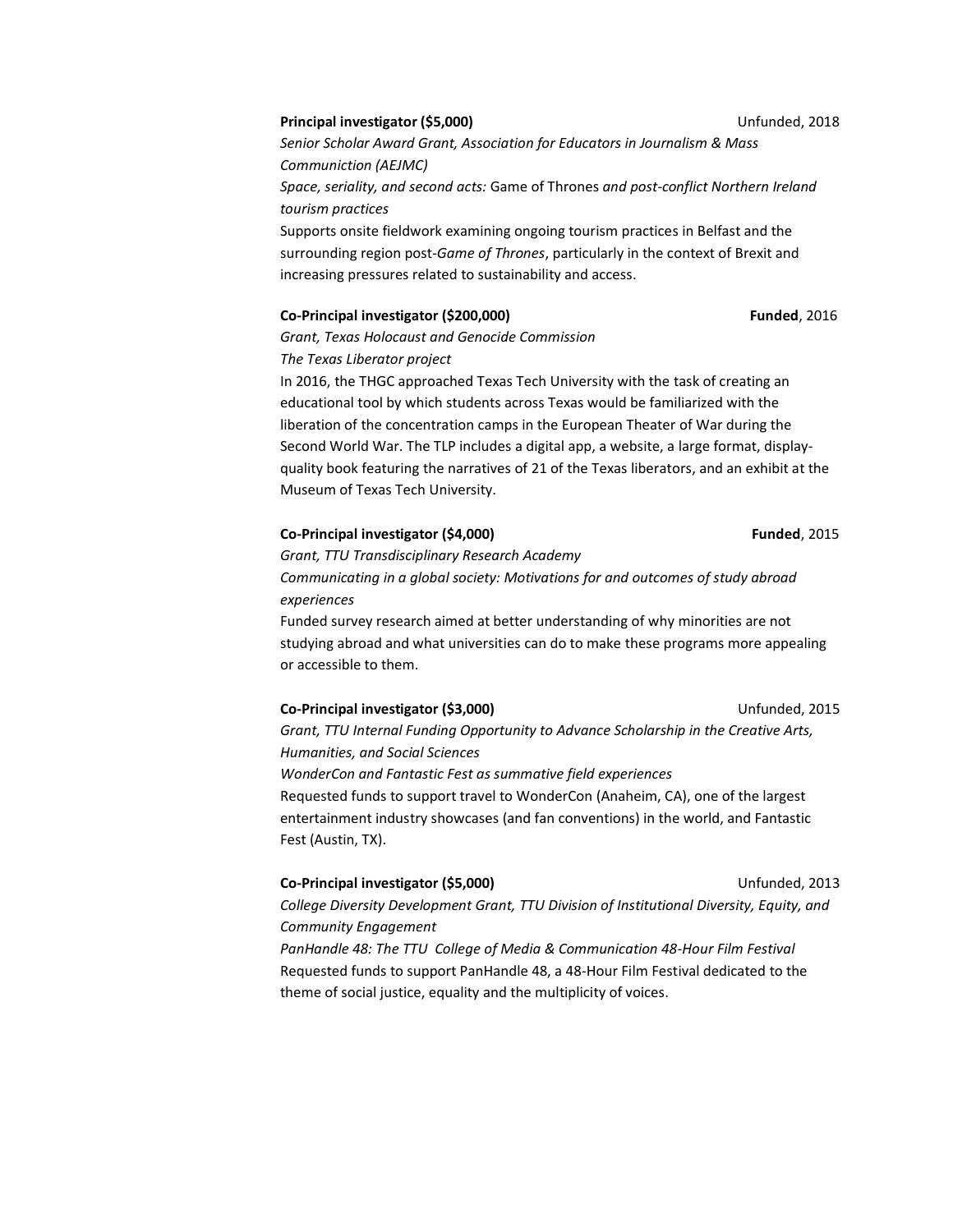#### **Co-Principal investigator (\$20,000)** Unfunded, 2012

*Development Grant, Sundance Documentary Fund* Requested development funds for *The Machinery of Death*, a feature-length documentary chronicling the efforts of the first-ever permanent death penalty defense team, the Texas Regional Public Defender's Office for Capital Cases.

#### **Principal investigator (\$9,015)** Unfunded, 2011

*Grant, TTU Internal Funding Opportunity to Advance Scholarship in the Creative Arts, Humanities, and Social Sciences Theorizing media conduction: Toward a holistic understanding of the ritual power of mediation* Requested funds to support travel and summer salary.

#### **Principal investigator (\$2,500)** Unfunded, 2011

*Emerging Scholar Award Grant, Association for Educators in Journalism & Mass Communiction (AEJMC) Engaging media conduction: South-by-Southwest as a research and teaching experience* Requested funds to support fieldwork and on-site mentorship of graduate researchers.

#### **Co-Principal investigator (\$2.1 million)** Unfunded, 2011

*Grant, United States National Science Foundation (NSF) Progressive learning situated in a research environment: The Malaysian bat education adventure*

Proposed a full research and development project to design, develop and test a new model for teaching/learning significant K-12 STEM content through a field experience in Malaysia.

#### **Co-Principal investigator (\$40,000)** Unfunded, 2011

*Grant, The CH Foundation Seed grant for the TTU International Film Series* Sought funding for the establishment of the TTU International Film Series, including a budget for film rental, events, and visiting filmmakers.

#### **Co-Principal investigator (\$3.1 million)** Unfunded, 2010

*Grant, United States National Science Foundation (NSF) The Malaysian bat education adventure: Progressive, cognitive learning in a research environment* Proposed a full research and development project to design, develop and test a new model for teaching/learning significant K-12 STEM content through a field experience in Malaysia.

#### **Principal investigator (\$1,500)** Distribution of the Unfunded, 2010

*Mini-grant, Humanities Texas Global Lens film series* Sought funding for costs associated with hosting the Global Lens film series.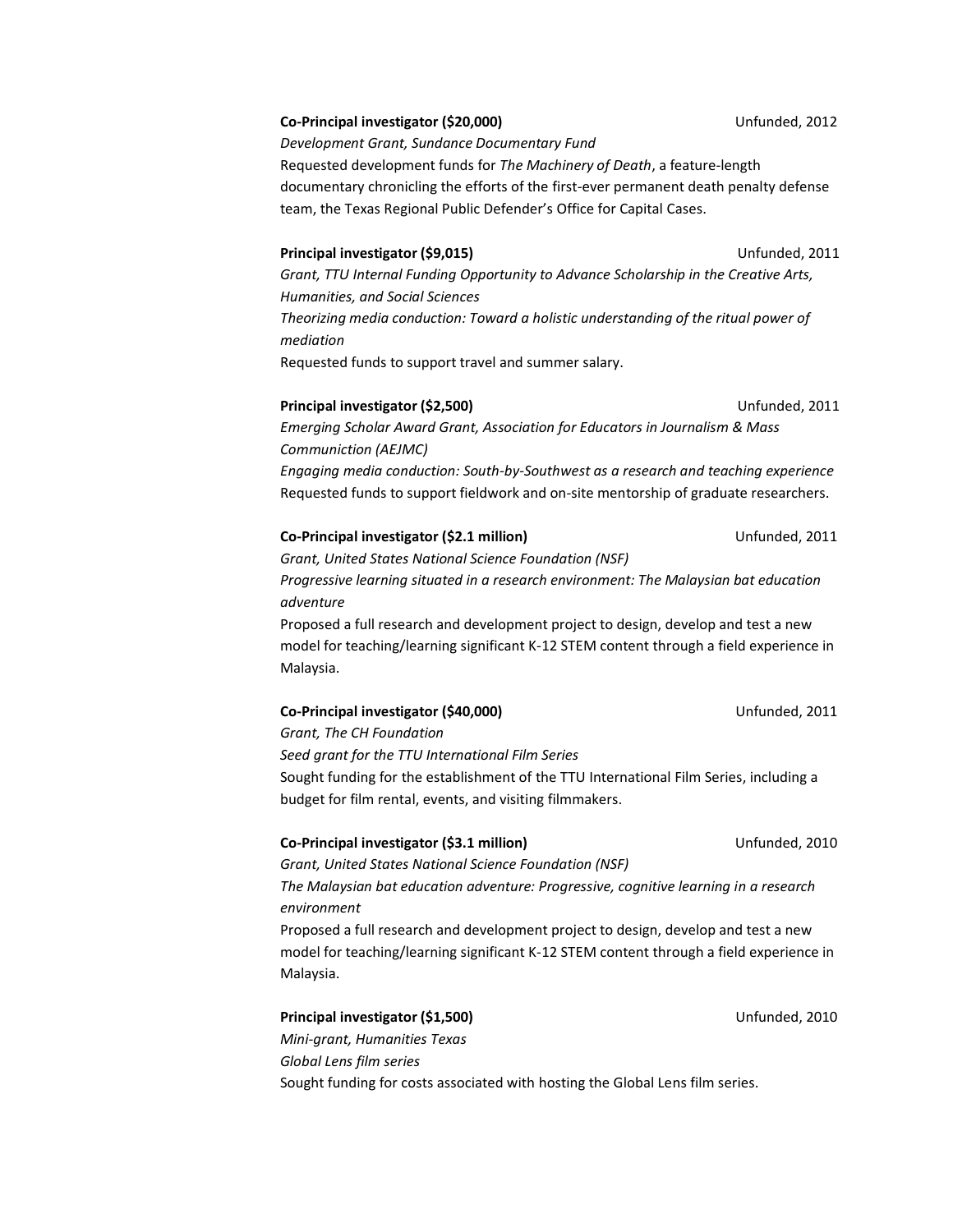### *John Simon Guggenheim Memorial Foundation Fellowships to Assist Research and Artistic Creation Film festival book & documentary project* Sought funding for research and creative activity engaging with the phenomenon of film festivals as regular moments of disjuncture and reconciliation between media consumers and producers.

#### **Principal investigator (\$1,000) Funded**, 2010

*Junior Faculty Convergent Research Grant, TTU College of Mass Communication* Funding support for fieldwork related to film festival research.

### **Principal investigator (\$1,500) Funded**, 2009

*TTU Faculty Research Assistance Fund Festivals and Fan Consumption/Production: A Field Work Experience* Funding support for fieldwork related to film festival research.

#### **Principal investigator (\$2,500)** Unfunded, 2009

*BEA New Faculty Research Grant Festivals and Fan Consumption/Production: A Field Work Experience* Funding support for fieldwork related to film festival research.

#### **Co-Principal investigator (\$2.9 million)** Unfunded, 2009

*Grant, United States National Science Foundation (NSF) The Malaysian Bat Education Adventure: a research-based learning environment for teaching biological concepts* Proposed a full research and development project to design, develop and test a new model for teaching/learning significant K-12 STEM content through a field experience in Malaysia.

#### **Principal investigator (\$600) Funded**, 2009

*Junior Faculty Convergent Research Grant, TTU College of Mass Communication* Funding support for focus groups related to local reception of Oliver Stone's feature film, *W*.

#### **Co-Principal investigator (\$1.2 million)** Unfunded, 2008

*Grant, United States Department of Defense, Minerva Research Initiative Cultural change in the Islamic world* Request for funding to study the role of the media with respect to perceived cultural change in the Islamic world within the USA and the MENA region.

#### **Co-Principal investigator (\$482,590)** Unfunded, 2008

*Grant, United States National Science Foundation (NSF)*

*Media, US Public Diplomacy, and Lived Religious/Secular Identity in Egypt and Turkey* Request for funding to study the role of the media with respect to perceived cultural change in the Islamic world within the USA and the MENA region.

**Principal investigator (\$25,000)** Unfunded, 2010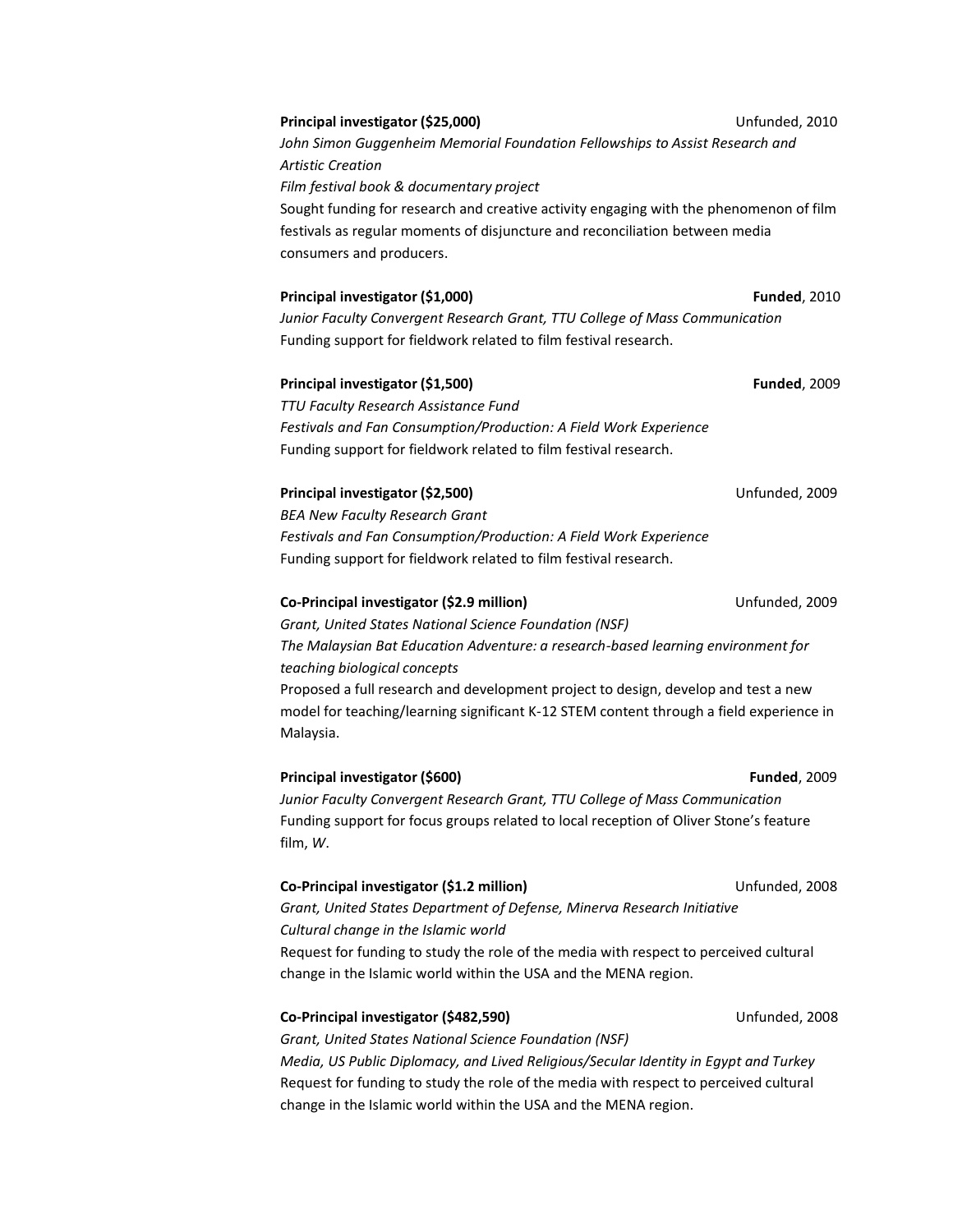|          | Principal investigator (\$1,200)                                                                           | <b>Funded, 2008</b> |
|----------|------------------------------------------------------------------------------------------------------------|---------------------|
|          | Internal Research Grant, TTU College of Mass Communication                                                 |                     |
|          | Funding support for initial field work related to festivals research.                                      |                     |
| Selected | <b>College &amp; University</b>                                                                            |                     |
| Service  | <b>College of Media &amp; Communication, TTU</b>                                                           |                     |
|          | 2016-17, 2019-Present: COMC Graduate Council At-Large Member<br>(Elected)                                  |                     |
|          | 2019: Search Committee Chair, 2 Full-Time Instructor searches<br>$\bullet$                                 |                     |
|          | 2018-Present: Formby/Mayes Graduate Student Research Award<br>$\bullet$                                    |                     |
|          | <b>Selection Committee</b>                                                                                 |                     |
|          | 2018: Search Committee Chair, Tenure-Track in Game Studies<br>$\bullet$                                    |                     |
|          | 2017-18: Student Media Task Force, appointed member<br>$\bullet$                                           |                     |
|          | 2017: Search Committee Co-Chair, Professor of Practice in Visual<br>$\bullet$<br>Communication             |                     |
|          | 2017: Search Committee Co-Chair, Professor of Practice in Creative<br>$\bullet$<br><b>Media Industries</b> |                     |
|          | 2014-15: Search Committee Member, COMS Tenure-Track search<br>$\bullet$                                    |                     |
|          | 2014-15: Search Committee Member, Business Communication faculty<br>$\bullet$                              |                     |
|          | 2014-15: Search Committee Chair, Department Assoc/Full Professor<br>$\bullet$<br>Search.                   |                     |
|          | 2014-17: COMC Core Curriculum Committee<br>$\bullet$                                                       |                     |
|          | 2013: Search Committee Member. Department Tenure-track faculty<br>$\bullet$                                |                     |
|          | 2012-14: Academic Programs Committee, Member.<br>$\bullet$                                                 |                     |
|          | 2012: Search Committee Member. Department Professor of Practice<br>$\bullet$                               |                     |
|          | 2011-12: Search Committee Member. Regent's Professor in Media<br>$\bullet$                                 |                     |
|          | Studies.                                                                                                   |                     |
|          | 2011-16: Graduate Admissions Committee, COMC, TTU.<br>$\bullet$                                            |                     |
|          | <b>Texas Tech University</b>                                                                               |                     |
|          | 2018: Steering Committee, The Electric Guitar in American Culture<br>٠<br>conference, TTU, Member.         |                     |
|          | 2017: Stephan Ross Huffman Memorial Poetry Award (Internal), Judge                                         |                     |
|          | 2017-19: Diversity, Equity & Community Engagement Scholarship                                              |                     |
|          | Applications (Internal), Reviewer                                                                          |                     |
|          | 2017: "1967: The Search for Peace." Conference hosted by the Texas<br>$\bullet$                            |                     |
|          | Tech University Institute for Peace & Conflict and the TTU Vietnam<br>Center & Archive, Discussant         |                     |
|          | 2016: Ad-Hoc Faculty Senate Committee to Draft a Resolution Calling<br>٠                                   |                     |
|          | for an Honorary Degree for Timothy Cole, Member                                                            |                     |
|          | 2015-18: TTU Humanities Center Board (appointed)<br>٠                                                      |                     |

- 2014-16: University Committee on the Creative Arts Core
- 2014-17: University Committee on Writing Intensive/Communication Literary Curriculum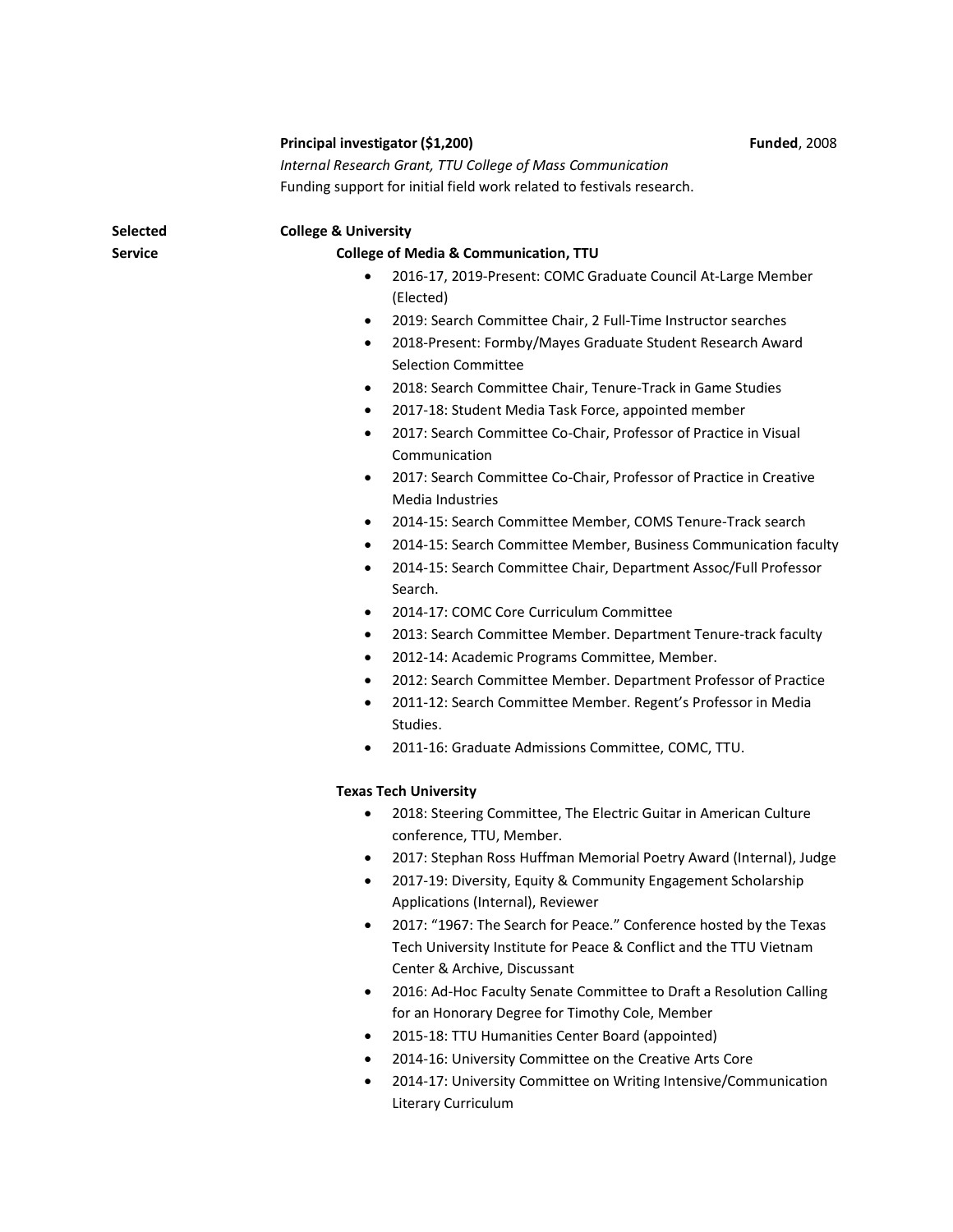- 2014-present: Texas Tech University International Film Series, Coordinator
- 2015: "The stereotypes of Asian/Asian American roles in the media." Asian Cultures and Societies: "Model Minority, Yellow Peril, and the Asian Invasion: Conflicting Perceptions Conflicting Identities.", April 16, Moderator.
- 2008-15: Volunteer mentor, MentorTech Program, TTU
- 2012-15: Texas Tech University Faculty Senate (elected)
- 2012-14: TTU Open Teaching Concept, participant and founding faculty
- 2013: Host and interviewer, An Evening with Tony Kushner
- 2009-13: Global Lens international film and panel series, Campus Coordinator
- 2012: Faculty Diversity Development Grant (Internal), Reviewer
- 2011: Feminist Forum: "Risk Perceptions & Innovation in Academia," TTU Women's Studies Program, Panelist
- 2011: Texas Tech University Diversity Summit, Co-Chair
- 2010-11: University Committee on Teaching, Learning and Connecting to Diversity, Co-Chair
- 2010-11: Cross-Cultural Academic Advancement Center University, Faculty Liaison

#### **Review of Scholarship**

*Visual Communication Quarterly*

• Blind reviewer, 2020

#### **Routledge Publishing**

• Blind reviewer, book proposal, 2019

#### **Palgrave-MacMillan Publishing**

- Blind reviewer, book proposal, 2018
- *Image/TexT (journal)*
	- Blind reviewer, 2019

#### *Mass Communication and Society*

• Blind reviewer, 2018, 2013, 2012

*Journal of Media Innovations*

• Blind reviewer, 2017

#### **University of Colorado, Colorado Springs**

• Tenure & promotion external reviewer

#### *Journal of Communication Inquiry*

• Blind reviewer, 2014, 2015

#### *Tourist Studies*

• Blind reviewer, 2019, 2015, 2011

#### *European Journal of Cultural Studies*

• Blind reviewer, 2015

*Interactions: Studies in Communication and Culture*